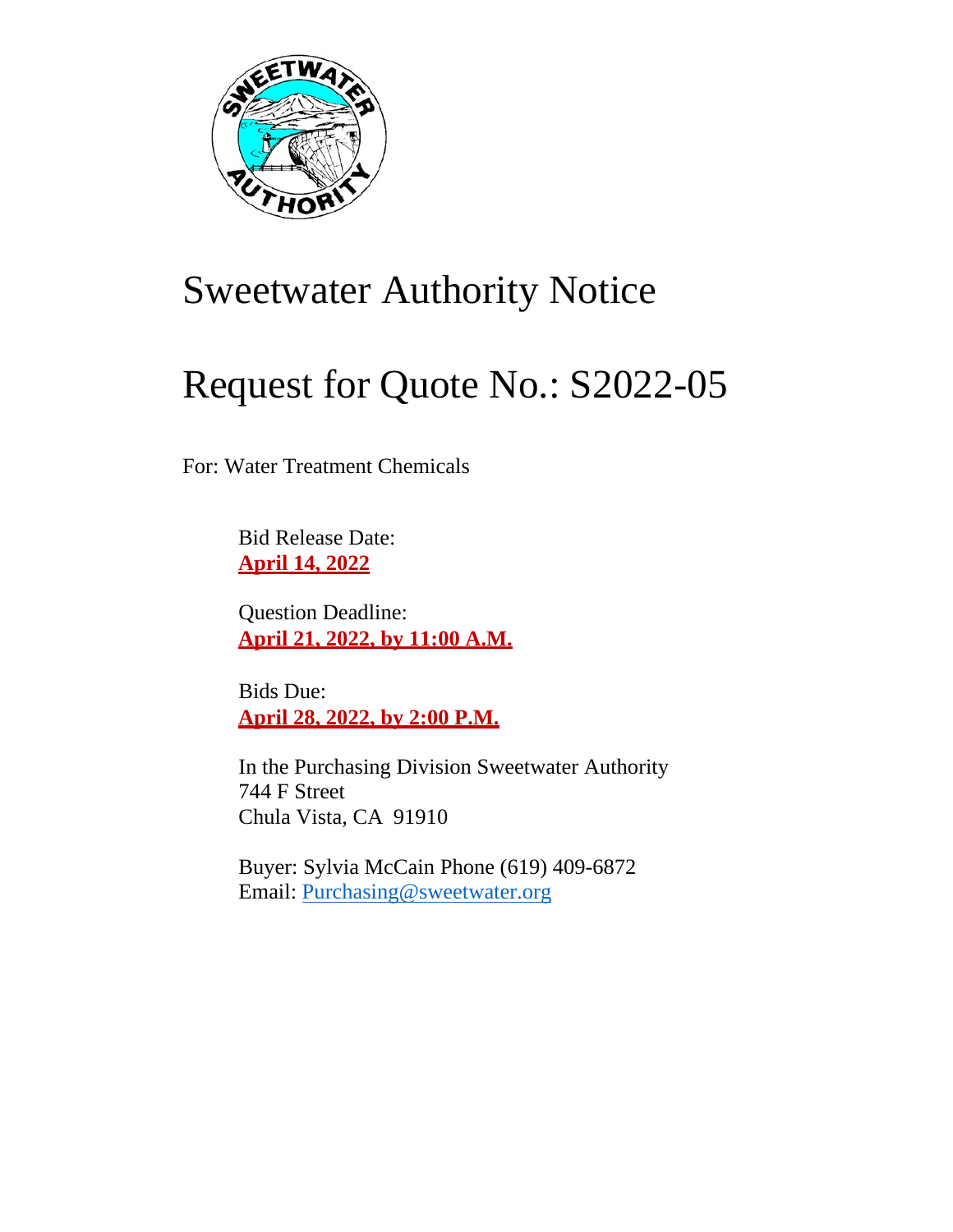# **SWEETWATERAUTHORITY**

Sweetwater Authority (Authority) is a publicly owned water agency that provides water service to customers in National City, Bonita and the western and central portions of Chula Vista, California. All provisions of law applicable to public contracts will be made part of the final contract to the same extent as though set forth herein, and will be complied with by the successful bidder. Sweetwater Authority encourages participation by local, small and/or disadvantaged businesses/contractors/vendors.

# **THE DESIREDSERVICE**

The Authority is soliciting bids to establish requirement contracts for water treatment chemicals. Chemicals must be in compliance with the most current AWWA standard for each particular chemical listed. A certified weight master's certificate shall be included at the time of delivery. The Authority requires that NSF-60 or UL be stamped directly on the delivery paperwork. The Authority will be accepting quotes for a 12-month contract.

# **SCOPE OFWORK**

It is estimated that the following chemicals will be required in the operation of the Robert A. Perdue Water Treatment Plant (PWTP), Richard A. Reynolds Desalination Facility (RDF) and the National City Wells (NCW). It should be noted that the weights are based on "Solution" weight not actual active ingredients; except where a dry ton unit of measure is indicated. The estimates are provided for the sole purpose of comparing offers.

Quantities listed may be increased or decreased to meet the requirements of the Authority during the period of performance. A minimum quantity is not guaranteed.

| <b>BID ITEM</b>         | <b>PRODUCT</b>                       | <b>PWTP</b> | <b>RDF</b> | <b>NCW</b> | U/M |
|-------------------------|--------------------------------------|-------------|------------|------------|-----|
| 1                       | <b>Cationic Polymer (20% DADMAC)</b> | 114,000     |            |            | LB  |
| $\overline{2}$          | <b>Ammonium Sulfate</b>              |             |            | 20,000     | LB  |
| 3                       | <b>Chlorine (1 Ton Cylinders)</b>    | 61          |            |            | Ton |
| $\overline{\mathbf{4}}$ | Ferric Chloride 43% (Typical)        | 72          |            |            | DT  |
| 5                       | Sodium Hypochlorite 12.5%            |             | 774,300    | 251,500    | LB  |
| 6                       | Aqua Ammonia 19.0%                   | 157,700     |            |            | LB  |
| $\overline{7}$          | <b>Liquid Ammonium Sulfate 40%</b>   |             | 216,400    |            | LB  |
| 8                       | Sodium Hydroxide 50 %                | 125         | 70         |            | DT  |
| 9                       | Ferrous Chloride (28-32%)            | 16          |            |            | DT  |
| 10                      | <b>Activated Carbon Powder</b>       | 9,000       |            |            | LB  |
| 11                      | <b>Aluminum Sulfate 45-55%</b>       |             | 9,300      |            | LB  |
| 12                      | <b>Sodium Chlorite 31%</b>           | 140,200     |            |            | LB  |
| 13                      | Fluorosilicic Acid (23-25%)          | 101,400     | 115,600    |            | LB  |
| 14                      | Sodium Fluoride (90-98%)             |             |            | 6,100      | LB  |
| 15                      | <b>Citric Acid (Granular)</b>        | 2,000       | 6,000      |            | LB  |
| 16                      | <b>Copper Sulfate (Granular)</b>     | 2,000       |            |            | LB  |

#### **Other Requirements**

Chemical suppliers shall conform to current AWWA standards, for the chemicals listed, except as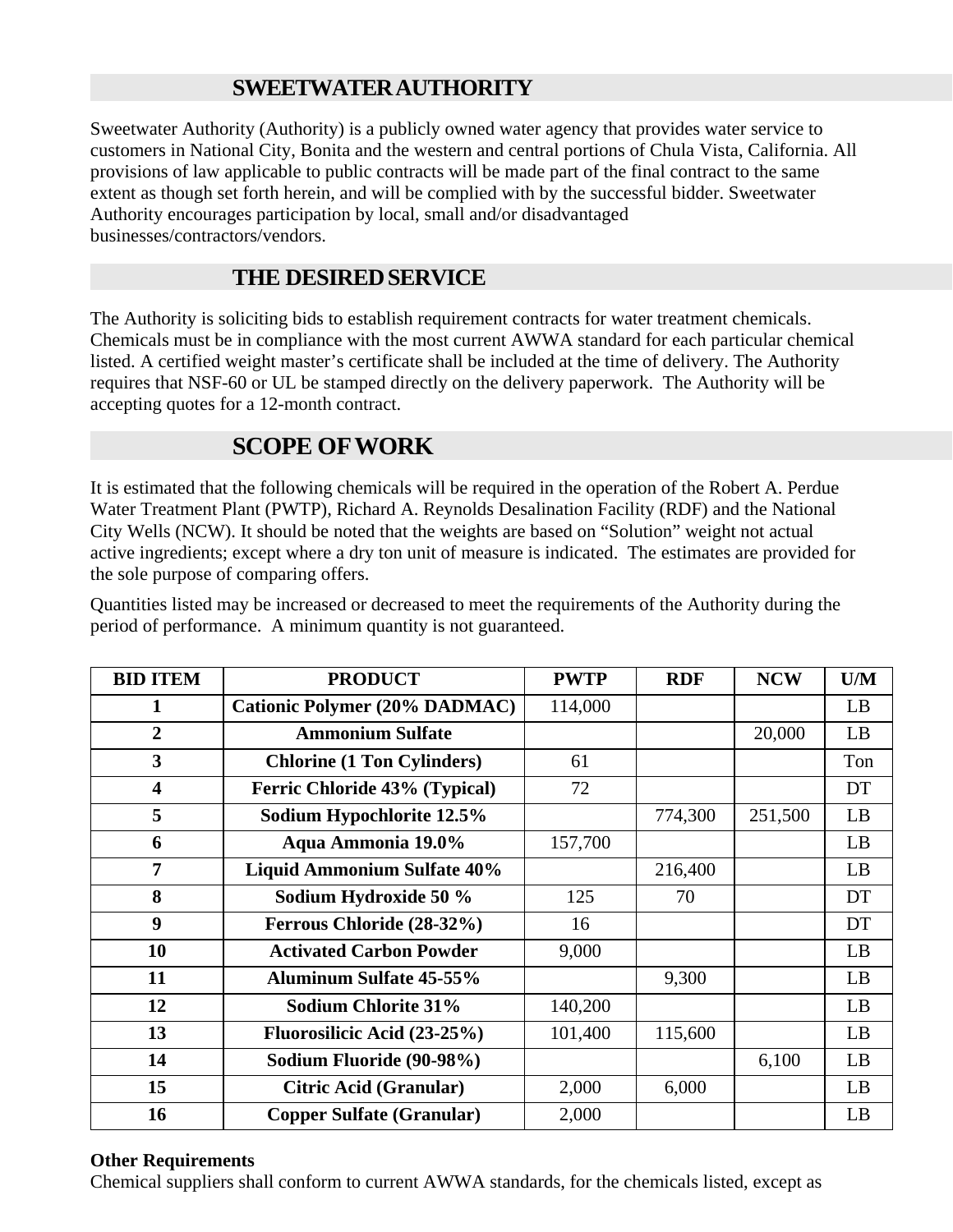modified herein.

### **NSF Certification**

The Authority requires all chemicals listed to carry NSF60 Certification, and requires that NSF or UL be stamped directly on the delivery paperwork. Chemicals proposed for sale shall be listed in the most recent UL or NSF directory at the time of bid awarding otherwise this will constitute ground for bid rejection.

# **Emergency Spill Plan**

Suppliers shall furnish their Emergency Spill Plans for dealing with accidents or spills while on the Authority's property during offloading activities, with their bid submittal. This plan should include, at a minimum, the annual training the driver receives to deal with material spills, emergency equipment the delivery truck has on board, the type and frequency of equipment inspections, and emergency contact telephone numbers and names of personnel that the Authority can contact in case of emergency/problems. It should be noted that the Authority or its appointed representative shall reserve the right to visit the Bidder and view their safety and accident program after reasonable notice has been given.

# **Spillage**

All discharge connections and hose end connections on the delivery truck shall be plugged, capped, blind- flanged, or contained to prevent any spillage of chemical.

The contractor and the cargo trailer operator shall be responsible for cleanup of all spillage, contaminated matter, and the removal of all contaminated cleanup matter.

The contractor will be notified immediately of any spillage which is not cleaned up by the cargo trailer operator.

Any spillage not cleaned up within 4 hours of notification will be cleaned up by the Authority Staff at a minimum charge of \$150 per hour. This fee, along with any environmental disposal fees, shall be billed to the contractor.

# **Safety**

All goods and service furnished shall meet or exceed the standards established by California Occupational Safety and any other applicable, Federal, State, and local laws, regulations, and ordinances.

The truck driver shall wear the appropriate protective face and body apparel, as required by California Occupational Safety and Health Act, when unloading chemicals.

# **Packaging**

Packaging must be of sufficient quality and strength to adequately protect the goods against jolting, rough handling, accidents, and all other dangers inherent in the movement, handling, transportation, and storage of the goods.

Activated Carbon Powder should be pre-packaged in individual packages not to exceed 50 pounds. Packages shall be delivered on shrink wrap pallets in good condition. Total weight limit per pallet is 2,000 pounds. The delivery truck must have a lift and pallet jack.

Aluminum Sulfate 45-55% (SG ~1.33) is to be packaged in 250-gallon totes. Due to the location of delivery a forklift is not available to off load. Delivery trucks must be equipped with a lift and pallet jack that can handle the weight of the tote.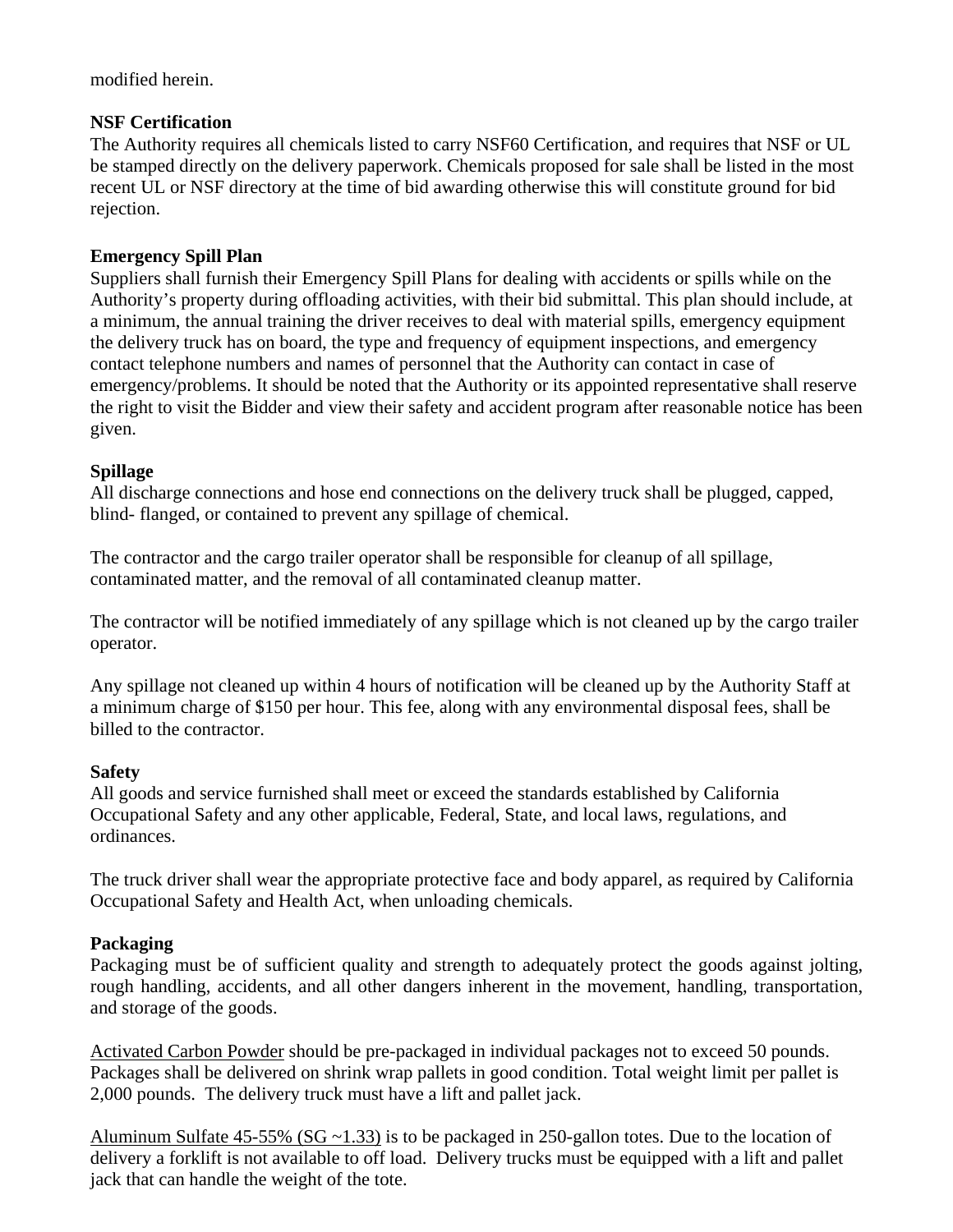Citric Acid (Granular) must be prepackaged in individual packages not to exceed 50 pounds. Packages shall be delivered on shrink wrap pallets in good condition. Total weight limit per pallet is 2,000 pounds. The delivery truck must have a lift and pallet jack, as a forklift is not available at all locations.

Copper Sulfate (Granular) must be prepackaged in individual packages not to exceed 50 pounds. Packages shall be delivered on shrink wrap pallets in good condition. Total weight limit per pallet is 2,000 pounds. The delivery truck must have a lift and pallet jack.

Sodium Fluoride (90-98%) must be prepackaged in individual packages not to exceed 50 pounds. Packages shall be delivered on shrink wrap pallets in good condition. Total weight limit per pallet is 2,000 pounds. The delivery truck must have a lift and pallet jack, as a forklift is not available at this location.

# **Normal Delivery Quantities**

The following information is provided to help with pricing. These are the normal quantities in which deliveries will be requested; however, quantities may increase or decrease to meet the requirements of the Authority. Material will be ordered as needed for each location and cannot be combined in the same shipment. Quoted cost based on a minimum quantity per delivery or per contact will not be allowed and may deem the proposal as non-responsive.

| <b>BID ITEM#</b> | <b>PRODUCT</b>                       | <b>PWTP</b>   | <b>RDF</b>    | <b>NCW</b>    |
|------------------|--------------------------------------|---------------|---------------|---------------|
|                  | <b>Cationic Polymer (20% DADMAC)</b> | 3,500 Gallons |               |               |
| $\overline{2}$   | <b>Ammonium Sulfate</b>              |               |               | 2,000 Pounds  |
| 3                | <b>Chlorine (1 Ton Cylinder)</b>     | 16,000 Pounds |               |               |
| 4                | Ferric Chloride 43% (Typical)        | 3,850 Gallons |               |               |
| 5                | Sodium Hypochlorite 12.5%            |               | 4,000 Gallons | 2,000 Gallons |
| 6                | Aqua Ammonia 19.0%                   | 4,000 Gallons |               |               |
| 7                | <b>Liquid Ammonium Sulfate 40%</b>   |               | 3,000 Gallons |               |
| 8                | Sodium Hydroxide 50%                 | 4,000 Gallons | 2,000 Gallons |               |
| 9                | <b>Ferrous Chloride</b>              | 3,000 Gallons |               |               |
| 10               | <b>Activated Carbon Powder</b>       | 2,000 Pounds  |               |               |
| 11               | <b>Aluminum Sulfate</b>              |               | 225 Gallons   |               |
| 12               | <b>Sodium Chlorite 31%</b>           | 4,000 Gallons |               |               |
| 13               | Fluorosilicic Acid (23-25%)          | 4,000 Gallons | 1,800 Gallons |               |
| 14               | Sodium Fluoride (90-98%)             |               |               | 2,000 Pounds  |
| 15               | Citric Acid (Granular)               | 2,000 Pounds  | 2,000 Pounds  |               |
| 16               | <b>Copper Sulfate (Granular)</b>     | 2,000 Pounds  |               |               |

#### **Delivery Requirements**

Deliveries will be independent of each other.

Delivery is to be made within three (3) to five (5) business days following a confirmed request for each delivery.

Deliveries are to arrive upon scheduled delivery dates. Authority facilities are unable to accommodate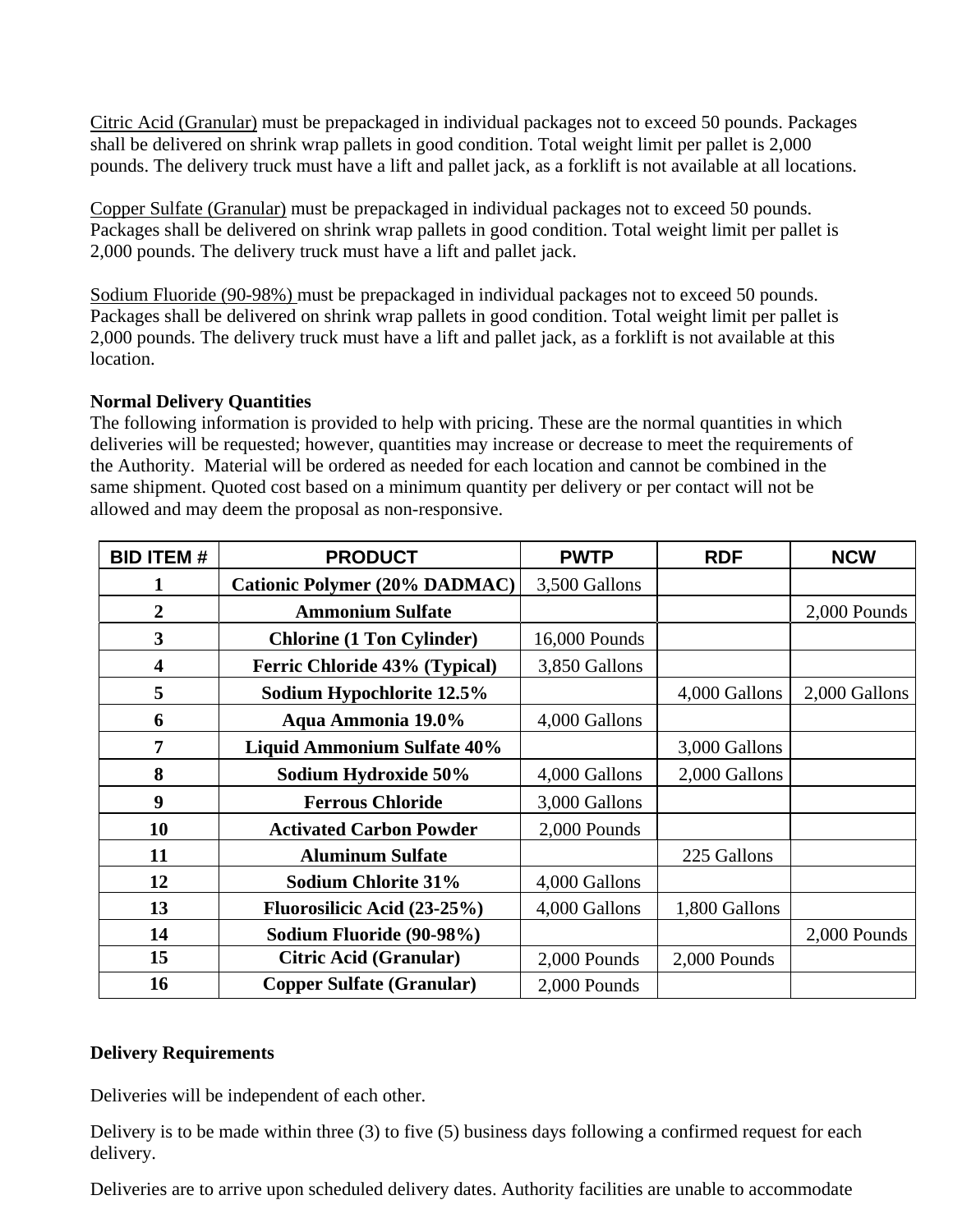overnight occupancy for truck, trailer, and driver.

Hours of Delivery for the RDF and NCW are Monday through Friday, 8:00 A.M. to 1:00 P.M. Deliveries to these facilities must be preceded by a phone call to the Perdue Water Treatment Plant Operator at (619) 409-6800, one hour prior to arrival. These facilities may be unstaffed and require an Operator to take delivery.

Delivery vehicles must be equipped to allow (if requested) the driver to safely provide samples of the material, before offloading. If samples cannot be pulled safely during delivery, upon approval, samples may be mailed in Department of Transportation (DOT) Tamperproof packaging at the time the order is placed. The Authority does not have a sample port for collecting samples.

| Delivery is to be made to:   |                              |                             |
|------------------------------|------------------------------|-----------------------------|
| <b>PWTP</b>                  | <b>RDF</b>                   | <b>NCW</b>                  |
| <b>Sweetwater Authority</b>  | <b>Sweetwater Authority</b>  | <b>Sweetwater Authority</b> |
| Perdue Water Treatment Plant | <b>Reynolds Desalination</b> | <b>National City Wells</b>  |
| 100 Lakeview Avenue          | 3066 North $2nd$ Avenue      | Palm Ave & Hwy. 805         |
| Spring Valley, CA 91977      | Chula Vista, CA 91910        | National City, CA           |

A certified weight master's certificate shall be included at the time of delivery prior to offloading, containing the weight of the material being off loaded. Split chemical deliveries will not be allowed unless requested and/or approved by the Authority.

Suppliers shall supply a Certificate of Analysis (COA) of product with each delivery**. At a minimum the COA should contain the following information; chemical name, % strength, specific gravity, chemical weight, and indicate that the chemical is NSF 60 or UL approved.**

#### **Qualifications**

Bids will be considered only from manufacturers or their authorized distributors. The authorized distributors must regularly maintain a substantial stock of the chemical bid upon and must be actively engaged in the sale of the chemical. A representative of the Authority may examine such stock and facilities at any time either before award is made or during the life of the contract. The Authority reserves the right to pre-qualify new suppliers as to the effectiveness of product at specified dosages and price.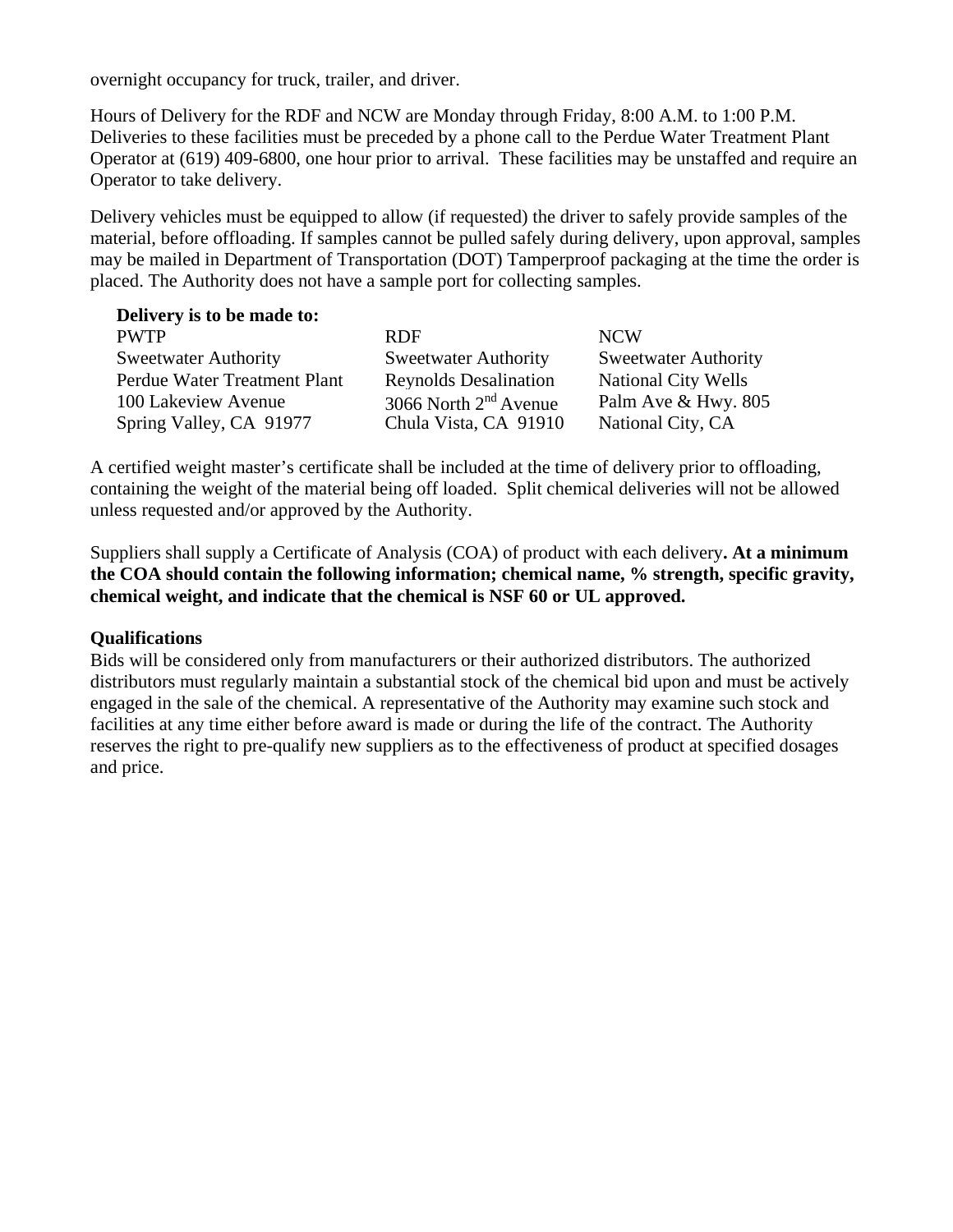# **INSTRUCTIONS TOBIDDER**

#### **Questions**

All questions concerning the bid specification or scope of work must be submitted in writing either by mail, facsimile, or e-mail, and received by **11:00 A.M.** on **April 21, 2022.**

> **Sylvia McCain, Procurement Specialist 744 F Street Chula Vista, CA, 91910 Fax # (619) 427-9574 Email:** [Purchasing@sweetwat](mailto:smccain@sweetwater.org)er.org

All questions will be answered in writing. Both questions and answers may be distributed, without identification of the inquirer(s), to all Bidders who are on record as having received this RFQ via an addendum. Questions and requests received after the question deadline will be received at the discretion of the Authority and may not be considered.

#### **Bid Addendums**

Do not rely on any oral or telephonic changes or modifications. All changes and modifications will be confirmed in writing by an authorized Authority representative. All bid addendums shall be expressly acknowledged and included with your bid response. Bidders should check the Authority's web site [www.sweetwater.org \(](http://www.sweetwater.org/)About Us, Bid Opportunities) to obtain copies of addendums and forms.

#### **Bid Opening**

At the date and time set for the opening of bids, each and every bid received prior to the scheduled closing time for receipt of bids will also be opened. If any bid is otherwise irregular or informal, the facts will be noted at that time. Late bids will not be considered.

Responses may be mailed or submitted electronic via Filedrop.

Mailing Address: Sweetwater Authority

744 F Street, Chula Vista, CA 91910 Attention: **Purchasing/Bid S2022-05**

**Bid Submittal: Bids must be delivered electronically via the Authority's secure file transfer system no later than 2:00 p.m. PST on April 28, 2022.** Please note the following:

Instructions for those opting for electronic submission, via the Authority's secure file transfer system:

- File Format: The response must be in pdf format, and include scanned copies of all pages with required signatures present.
- File Transfer system web page address: <https://sendit.sweetwater.org/filedrop/WTChemicals>
- Response should be uploaded in advance of the response deadline. Time stamp on the file received by the system will be used to determine whether the response was submitted on time.
- The secure file transfer system will REQUIRE you to set up an account by providing a valid email address. This email address must be validated by the system before it will allow you to upload your response document. Please plan accordingly.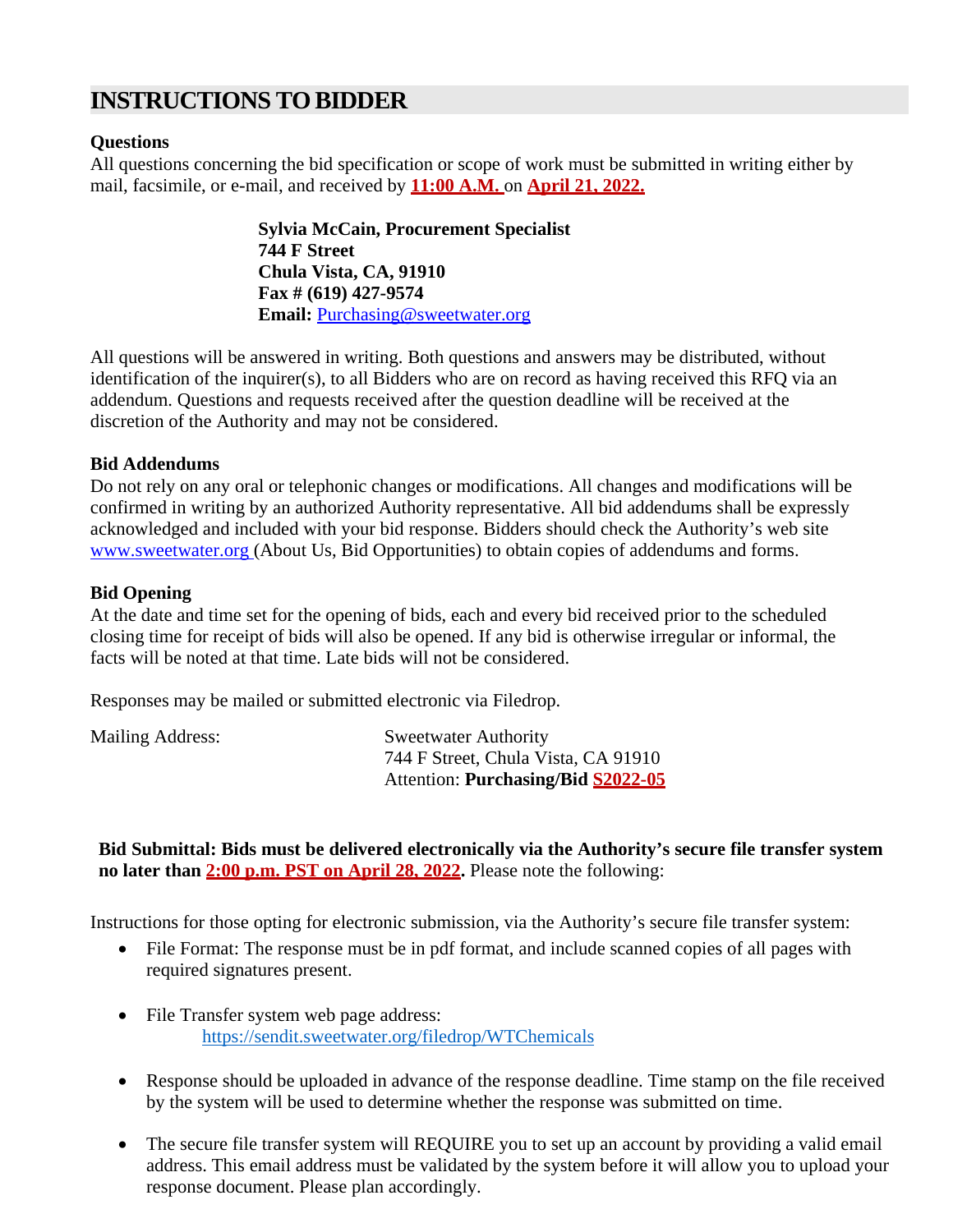• The email address used to register for the system to submit the response will receive a confirmation email when the file is first accessed by Authority staff.

#### **Proposal Forms**

Proposals must be submitted on the forms supplied in this RFQ.

**Please note:** The original RFQ or a copy of the RFQ does not need to be returned with the proposal, unless exceptions or comments are noted within the document.

#### **Proposals submitted in response to this RFQ shall include:**

#### **Bidder Response Section:**

Complete and return the Bidder Response Section. The Bidder Response Section must be signed by the officer or officers legally authorized to bind the company, partnership, or corporation. All responses must be typewritten or in ink. No pencil figures or erasures are permitted. Mistakes must be crossed out, corrections inserted adjacent thereto, and initialed in ink by the person signing the quotation.

#### **Evidence of Insurance:**

If not already on file with the Authority, include proof of insurance for all insurance coverage required by the Purchase Contract. Original certificates naming the Authority as additionally insured will be required upon award of contract.

#### **Emergency Spill Plan:**

Bidder shall provide a copy of their Emergency Spill Plans for dealing with accidents or spills while on the Authority's property during offloading activities.

#### **Statement of Bidder's Qualifications:**

Provide references for three (3) current customers on the attached "Statement of Bidder's Qualifications" form; include the name of company, contact information, and chemicals supplied.

# **New Supplier Information**:

New suppliers shall complete and return a W-9 and Sweetwater Authority Vendor Profile form.

#### **Withdrawal of Proposal**

A bidder may withdraw or revise (by withdrawal of one bid and timely submission of another) a bid, provided that the bidder's request for withdrawal is received at the Purchasing Department in writing before the time specified for opening bids. Revised bids must be submitted as specified herein. The request for withdrawal shall be executed by the bidder or by his duly authorized representative.

#### **Bid Validity**

Proposals/bids are valid for ninety (90) days from opening.

#### **Pricing**

Prices are firm fixed for the term of the Purchase Agreement. Prices offered shall be inclusive of all applicable taxes (excluding sales tax), fees, surcharges, and delivery charges. Transportation and fuel surcharges shall not be charged during the term of the contract.

The Authority is tax exempt for the following chemicals:

Ammonium Sulfate, Aqua Ammonia 19%, Chlorine, Fluorosilicic Acid 23-25%, Liquid Ammonium Sulfate 40%, Sodium Chlorite 31%, Sodium Fluoride 90-98%, Sodium Hydroxide 50%, and Sodium Hypochlorite 12.5%.

All Prices quoted must be freight on board (FOB): Delivery location

Bid price for chemicals shall be given both in dry and solution weights where appropriate. If unit price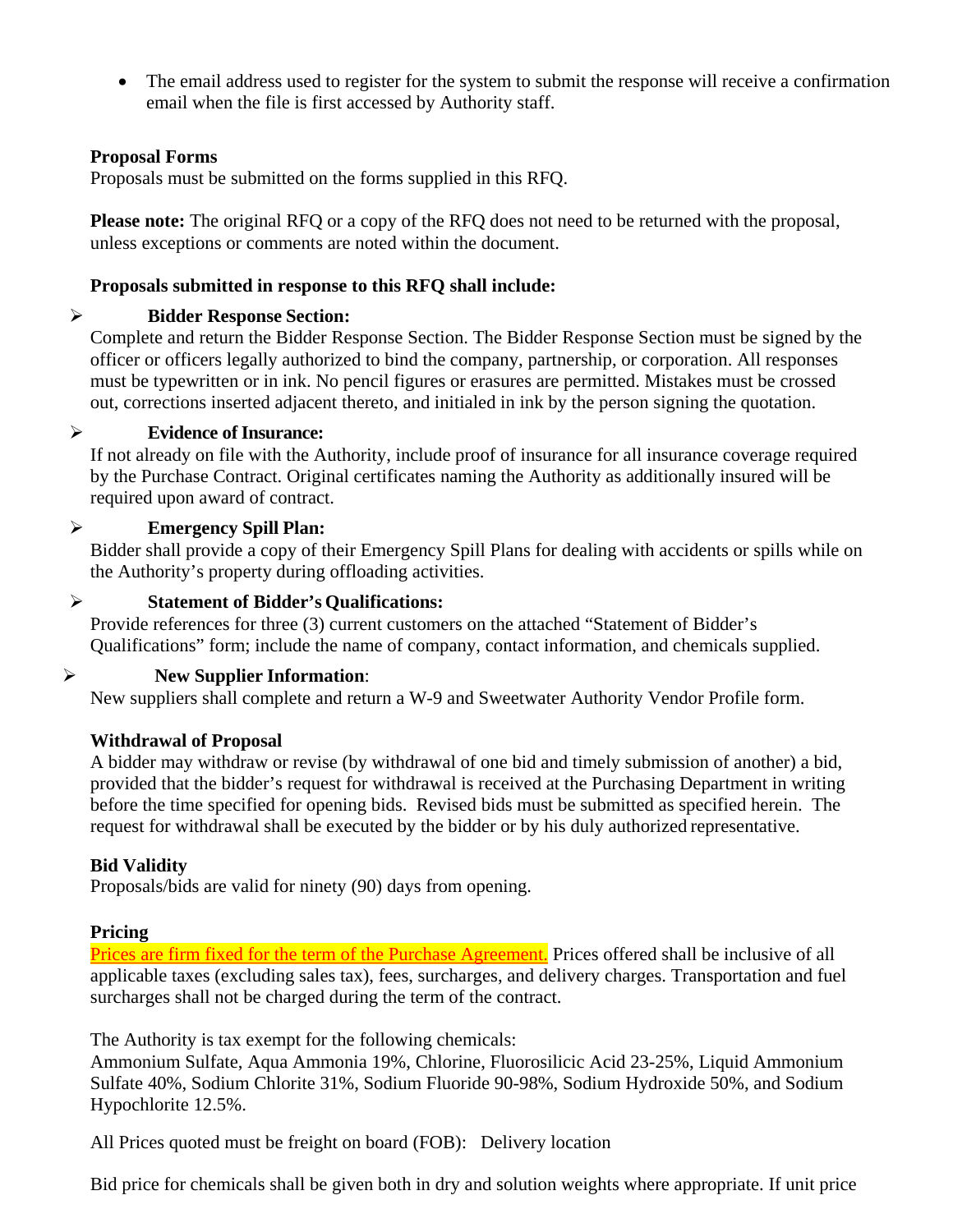and total amount provided by the bidder for any item are not in agreement, the unit price alone shall be considered and the totals shall be corrected to conform thereto.

#### **Evidence of Responsibility**

Upon request by the Authority, a bidder shall submit promptly to the Authority's satisfaction, evidence showing the bidder's financial resources, experience, qualifications, available organizational resources, and any other information or qualifications that may be required to determine the bidder's responsibility, ability, and capability to perform under any resulting contract.

#### **Bid Results**

Bid results **will not** be given out over the phone or by email. To obtain bid results, please visit [www.sweetwater.org](http://www.sweetwater.org/) and go to About Us then Bid Opportunities & Results or provide a selfaddressed stamped envelope referencing the bid number. Envelopes may be submitted with the bid, or mailed directly to the Purchasing Section. They will be kept on file until the bid opens and the extensions are verified.

**Contract Period:** A twelve (12) month contract will be awarded.

#### **Basis of Award**

If an award is made, the award(s) will be by individual line item, to the lowest responsible and responsive bidder, for each line item based on the following:

- The total annual cost associated with the offered product delivered.
- The product that best meets the Authority's needs.

#### **Contract Documents**

The contract documents will consist of this RFQ; the successful bidders completed and signed Bidder's Response Section; Certificate of Insurance; and the Purchase Contract.

#### **Method of Ordering**

Upon award, the parties will execute the Purchase Contract attached hereto as Exhibit "A." Do not make any deliveries until directed to do so by the Authority's Purchasing Staff or a designated representative. Release of the chemical and deliveries will be scheduled as required.

#### **Billing Requirement**

The Authority expects to be invoiced separately for each delivery. Invoices shall be fully itemized, and provide sufficient information for approving payment and audit. When appropriate, conversion information (pounds to gallons) should be provided on the invoice for verification of cost.

Invoices are to be forwarded to: Sweetwater Authority 505 Garrett Avenue Chula Vista, CA 91910 Attention: Accounts Payable

Electronic invoices and statements shall be emailed to:  $payables@sweetwater.org$ 

Payment Terms: Invoices will be paid within thirty (30) days from date of acceptance of service, or receipt of invoice, whichever occurs later.

#### **Right to Waive or Reject**

The Authority reserves the right to reject any or all proposals/bids or to waive any minor irregularities in any proposal/bid or in the bidding process. The Authority reserves the right to cancel, in whole or in part, this RFQ. This RFQ does not commit the Authority to award a contract, to defray any costs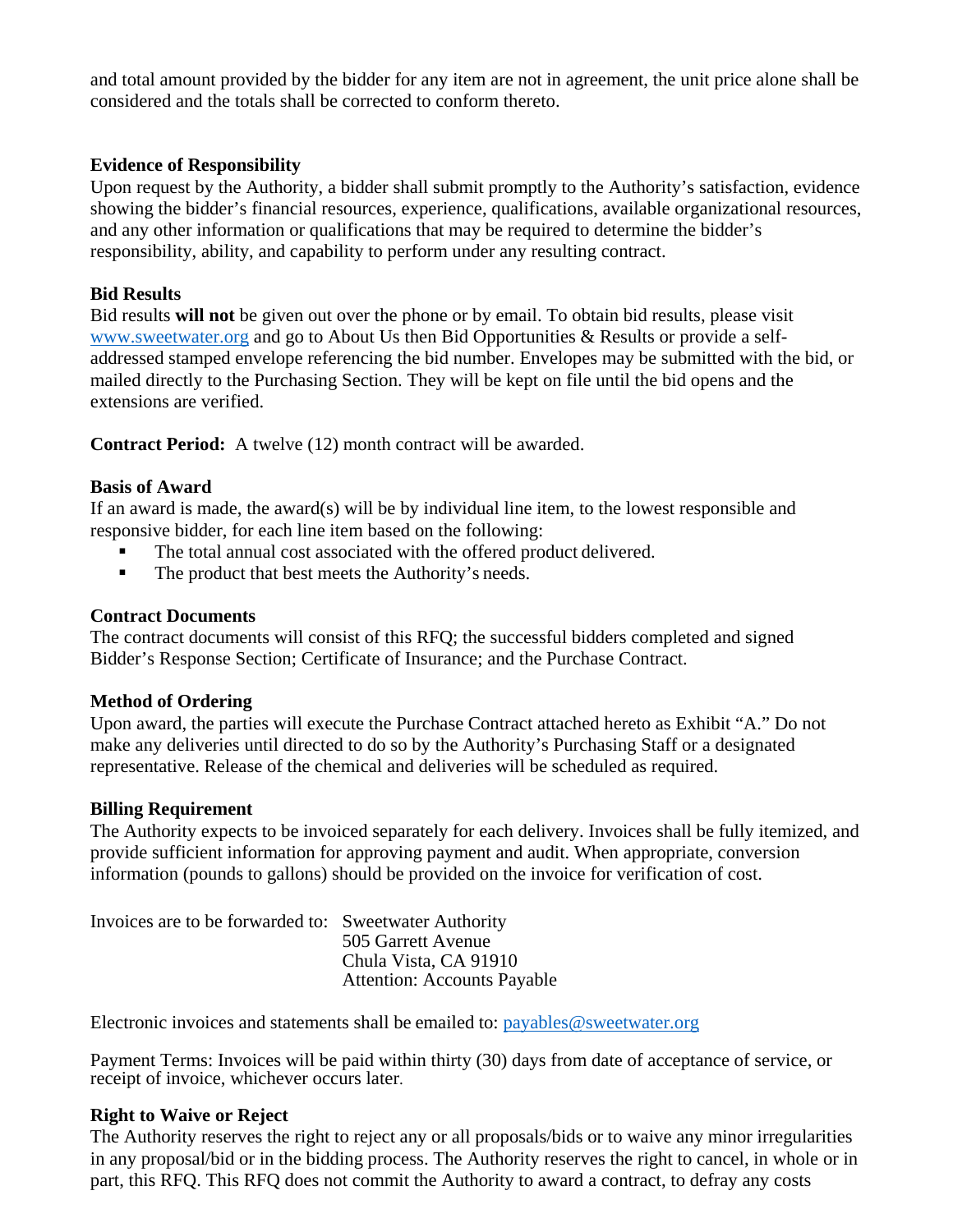incurred in the preparation of a Quotation, or to procure or contract for work. This inquiry implies no obligation to buy. The right is reserved to accept all or part, or decline the whole. Do not quote on goods or services that you cannot supply or provide. When substitutes are allowed and offered, attach complete specifications.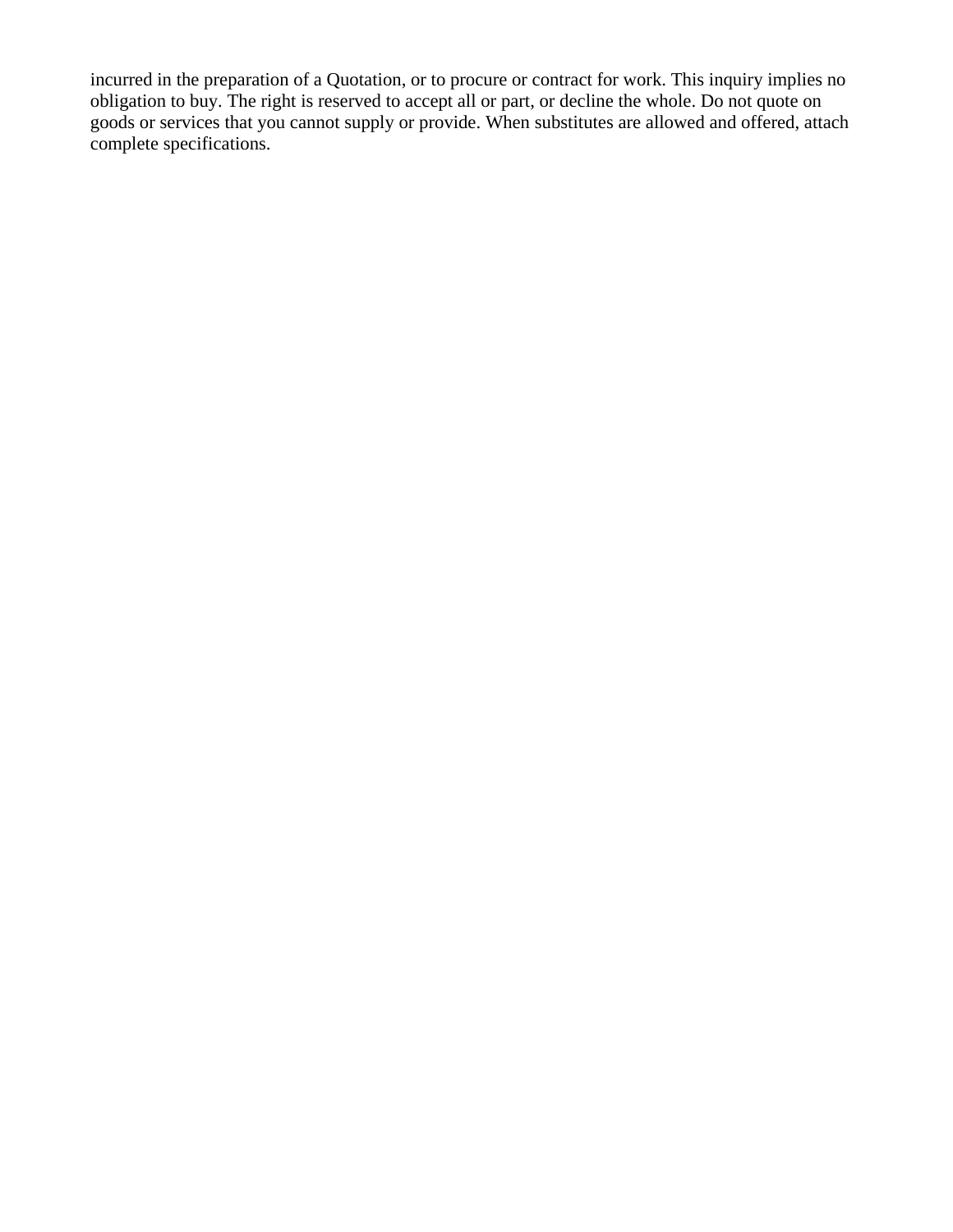# **BIDDER RESPONSE SECTION**

# **RFQ: S2022-05 Water Treatment Chemicals**

### For: FURNISHING AND DELIVERING A REQUIREMENT OF CHEMICALS

The undersigned hereby offers to furnish and deliver chemicals according to the attached bidding document, for the following price.

| F.O.B.                      | F.O.B.                       | F.O.B.                                  |
|-----------------------------|------------------------------|-----------------------------------------|
| <b>Sweetwater Authority</b> | <b>Sweetwater Authority</b>  | Sweetwater                              |
| Perdue Water Treatment      | <b>Reynolds Desalination</b> | National City Wells                     |
| 100 Lakeview Avenue         | 3066 North $2nd$ Avenue      | Palm Ave & HYW                          |
| Spring Valley, CA           | Chula Vista, CA, 91910       | National City, CA                       |
|                             |                              |                                         |
|                             |                              | Date: Name of Company: Name of Company: |
|                             |                              |                                         |
|                             |                              |                                         |
|                             |                              |                                         |
|                             |                              |                                         |
|                             |                              |                                         |
| Sales Representative:       |                              |                                         |
| Contact Name:               |                              |                                         |
|                             |                              |                                         |
| Ordering Information:       |                              |                                         |
| Contact Name:               |                              | Phone Number:                           |
|                             |                              |                                         |
| <b>Billing Information:</b> |                              |                                         |
|                             |                              | Phone Number:                           |
|                             |                              | Fax Number:                             |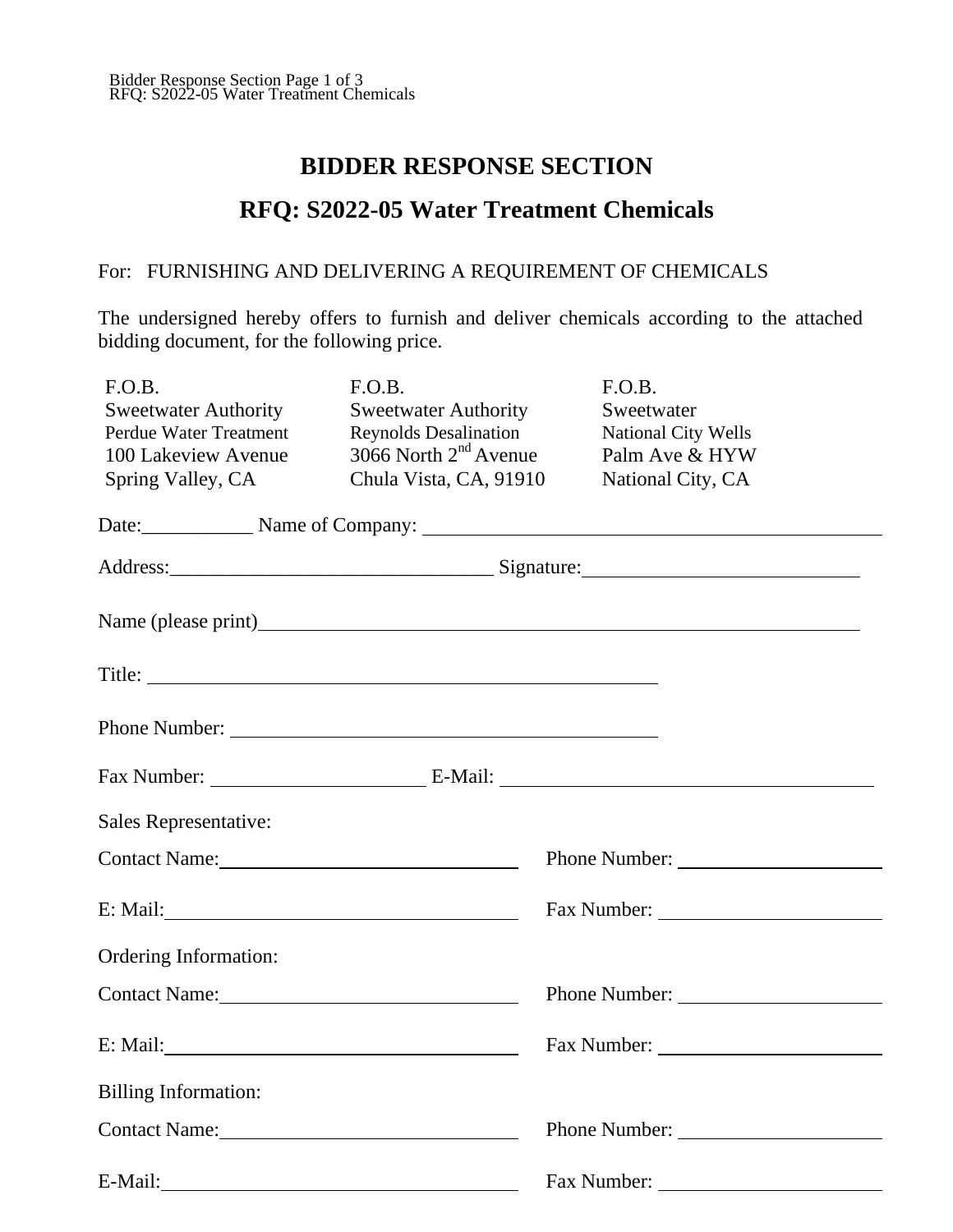#### Bidder Response Section Page 2 of 3 RFQ: S2022-05 Water Treatment Chemicals

| <b>BID</b> | <b>CHEMICAL</b>                | <b>DELIVERY</b> | <b>PRICE QUOTED PER</b> | <b>ADDITIONAL INFORMATION</b>       |
|------------|--------------------------------|-----------------|-------------------------|-------------------------------------|
| #1         | Cationic Polymer 20% DADMAC    | <b>PWTP</b>     | Pound:                  |                                     |
| #2         | <b>Ammonium Sulfate</b>        | <b>NCW</b>      | Pound:                  | Pounds per Bag:<br>Bags per Pallet: |
| #3         | Chlorine (1 Ton Containers)    | <b>PWTP</b>     | Ton:                    | Drum Deposit:                       |
| #4         | Ferric Chloride 43% (Typical)  | <b>PWTP</b>     | Dry Ton:                |                                     |
| #5A        | Sodium Hypochlorite 12.5%      | <b>RDF</b>      | Gallon:                 |                                     |
| #5B        | Sodium Hypochlorite 12.5%      | <b>NCW</b>      | Gallon:                 |                                     |
| #6         | Aqua Ammonia 19.0%             | <b>PWTP</b>     | Gallon:                 |                                     |
| #7         | Liquid Ammonium Sulfate 40%    | <b>RDF</b>      | Gallon:                 |                                     |
| #8 A       | Sodium Hydroxide               | <b>PWTP</b>     | Dry Ton:                | Gallon of Solution 50%:             |
| #8 B       | Sodium Hydroxide               | <b>RDF</b>      | Dry Ton:                | Gallon of Solution 50%:             |
| #9         | <b>Ferrous Chloride</b>        | <b>PWTP</b>     | Dry Ton:                |                                     |
| #10        | <b>Activated Carbon Powder</b> | <b>PWTP</b>     | Pound:                  | Pounds per Bag: Bags per Pallet:    |
| #11        | Aluminum Sulfate 45-55%        | <b>RDF</b>      | Pound:                  |                                     |
| #12        | Sodium Chlorite 31%            | <b>PWTP</b>     | Pound:                  |                                     |
| #13A       | Fluorosilicic Acid (23-25%)    | <b>PWTP</b>     | Pound:                  | Gallons of Solution 23-25%:         |
| #13B       | Fluorosilicic Acid (23-25%)    | <b>RDF</b>      | Pound:                  | Gallons of Solution 23-25%:         |
| #14        | Sodium Fluoride (90-98%)       | <b>NCW</b>      | Pound:                  | Pounds per Bag:<br>Bags per Pallet: |
| #15A       | Citric Acid (Granular)         | <b>RDF</b>      | Pound:                  | Pounds per Bag:<br>Bags per Pallet: |
| #15B       | Citric Acid (Granular)         | <b>PWTP</b>     | Pound:                  | Pounds per Bag:<br>Bags per Pallet: |
| #16        | Copper Sulfate (Granular)      | <b>PWTP</b>     | Pound:                  | Pounds per Bag:<br>Bags per Pallet: |

Company Name: <u>Company Name:</u> Date Signed: Date Signed:

Authorized Agent: Phone No. ( )\_\_\_\_\_\_\_\_\_\_\_\_\_\_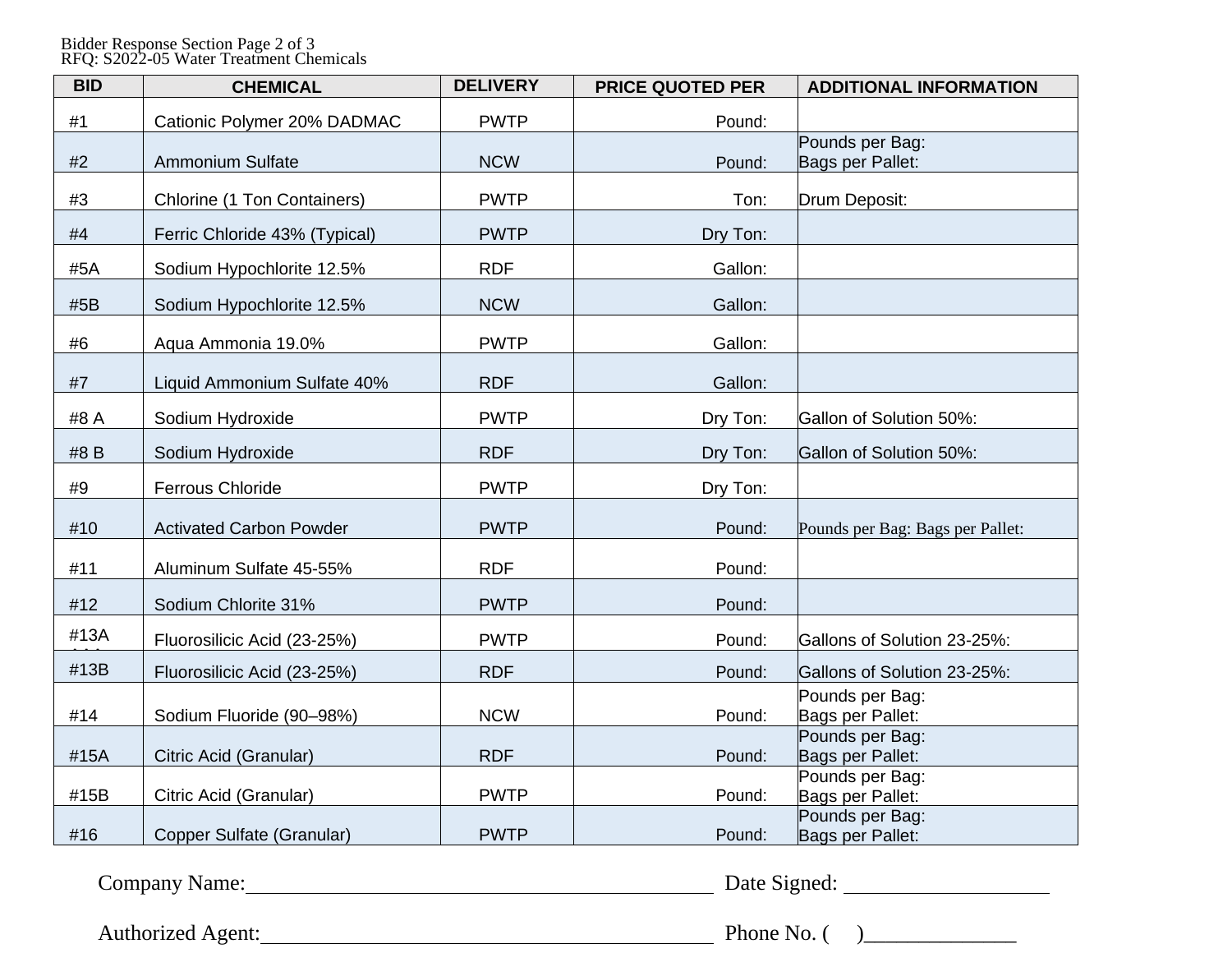### Bidder Response Section Page 3 of 3

RFQ: S2022-05 Water Treatment Chemicals

# **STATEMENT OF BIDDER'SQUALIFICATIONS**

The following statements, as to the experience and qualifications of the Bidder, are to be submitted with the Bid, as a part thereof. The truthfulness and accuracy of the information is guaranteed by the Bidder.

# **Company Name:**

The Bidder has been engaged in the business, under the present business name for years. Experience in work of a nature similar to that covered in the Scope of Work extends over a period of

years.

The Bidder has successfully completed the following contracts in the last three years, which are similar to the magnitude and difficulty of this project.

|                                                                                                                                                                                                                                | Company Name: 1988 Company Name: 1988 Company Name: 1988 Company Name: 1988 Company Name: 1988 Company Name: 1988 Company Name: 1988 Company Name: 1988 Company Name: 1988 Company Name: 1988 Company Oracle 1988 Company Orac |
|--------------------------------------------------------------------------------------------------------------------------------------------------------------------------------------------------------------------------------|--------------------------------------------------------------------------------------------------------------------------------------------------------------------------------------------------------------------------------|
|                                                                                                                                                                                                                                |                                                                                                                                                                                                                                |
|                                                                                                                                                                                                                                |                                                                                                                                                                                                                                |
|                                                                                                                                                                                                                                |                                                                                                                                                                                                                                |
|                                                                                                                                                                                                                                |                                                                                                                                                                                                                                |
|                                                                                                                                                                                                                                | Contract Amount: Contract Dates:                                                                                                                                                                                               |
|                                                                                                                                                                                                                                | Company Name: 1988 Company Name: 1988 Company Name: 1988 Company Name: 1988 Company Name: 1988 Company Name: 1988 Company Name: 1988 Company Name: 1988 Company Name: 1988 Company October 1988 Company October 1989 Company O |
|                                                                                                                                                                                                                                |                                                                                                                                                                                                                                |
|                                                                                                                                                                                                                                |                                                                                                                                                                                                                                |
|                                                                                                                                                                                                                                |                                                                                                                                                                                                                                |
|                                                                                                                                                                                                                                |                                                                                                                                                                                                                                |
|                                                                                                                                                                                                                                | Contract Amount: Contract Dates:                                                                                                                                                                                               |
| Company Name: 1988 Company Name: 1988 Company Name: 1988 Company Name: 1988 Company Name: 1988 Company Name: 1988 Company Name: 1988 Company Name: 1988 Company Name: 1988 Company Name: 1988 Company October 1988 Company Oct |                                                                                                                                                                                                                                |
|                                                                                                                                                                                                                                |                                                                                                                                                                                                                                |
|                                                                                                                                                                                                                                |                                                                                                                                                                                                                                |
|                                                                                                                                                                                                                                |                                                                                                                                                                                                                                |
|                                                                                                                                                                                                                                |                                                                                                                                                                                                                                |
|                                                                                                                                                                                                                                | Contract Amount: Contract Dates:                                                                                                                                                                                               |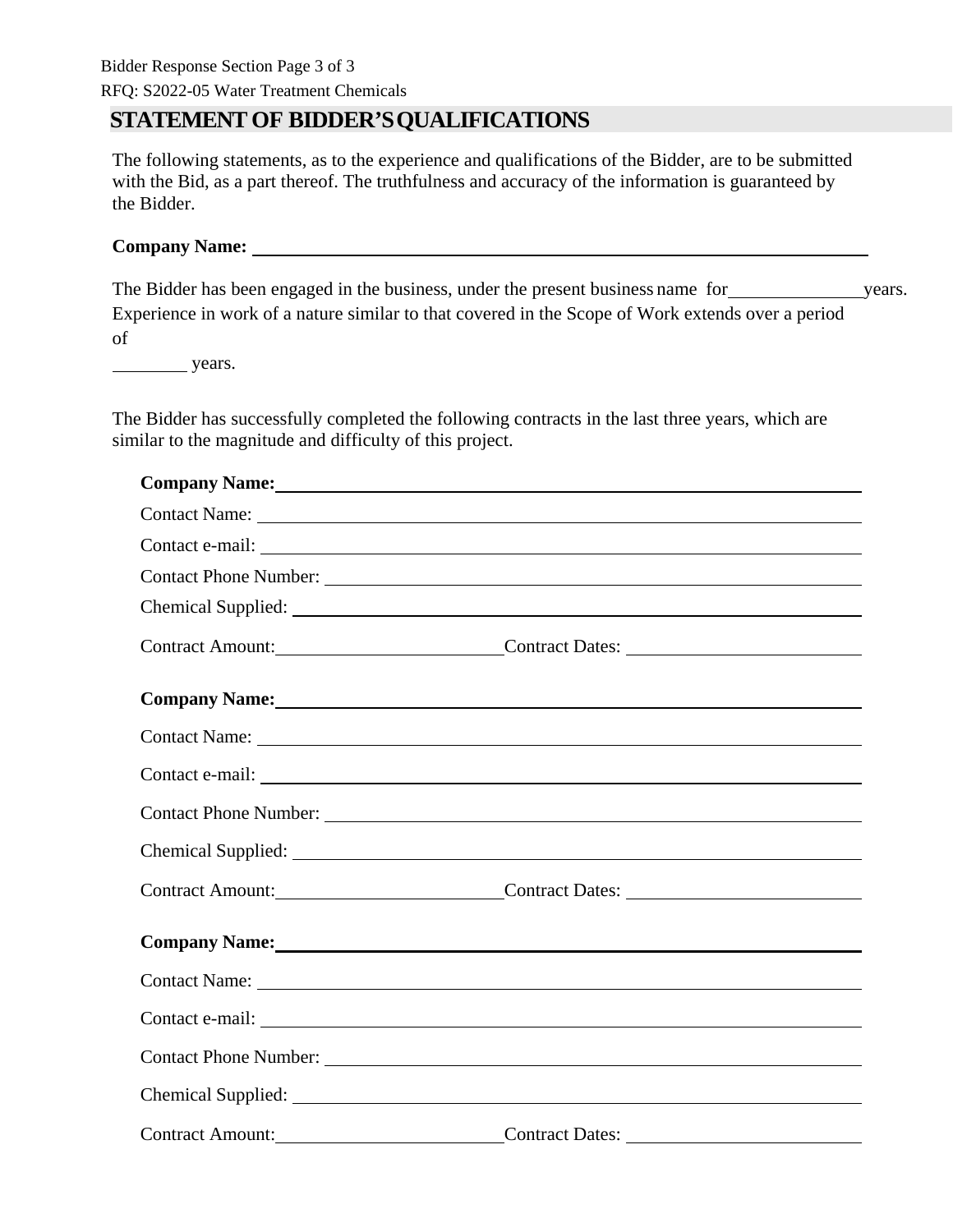#### **EXHIBIT A**

#### **PURCHASE CONTRACT**

# **PURCHASE CONTRACT BETWEEN SWEETWATER AUTHORITY AND [INSERT SUPPLIER NAME] FOR THE PURCHASE OF [INSERT CHEMICAL(S)] FOR THE [INSERT FACILITY(S)]**

THIS AGREEMENT FOR PURCHASE OF **[INSERT CHEMICAL(S)]** for use at the [INSERT FACILITY(S)] (hereinafter referred to as "Agreement") is made and entered into this **[INSERT DATE]** day of [INSERT MONTH], [INSERT YEAR], by and between **SWEETWATER AUTHORITY** (hereinafter referred to as "Authority"), and **[INSERT SUPPLIER NAME],** a [INSERT BUSINESS ENTITY- E.G., CORPORATION, LIMITED LIABILITY COMPANY, ETC.] (hereinafter referred to as "Supplier").

#### **RECITALS**

A. Authority is a public agency of the State of California and operates the Robert A. Perdue Water Treatment Plant (PWTP), Richard A. Reynolds Desalination Facility (RDF), and the National City Wells (NCW) (hereinafter referred to as "Facilities").

B. On or about **[INSERT DATE]**, the Authority issued a Request for Quote, a copy of which is incorporated herein by reference.

C. Authority desires Supplier to provide **[INSERT CHEMICAL(S)]** to Authority for use at its Facilities.

D. Supplier is duly licensed and has the necessary qualifications to fulfill the obligations set forth herein.

E. The parties desire by this Agreement to establish the terms for Authority to purchase and acquire the goods specified herein.

#### **AGREEMENT**

#### **NOW, THEREFORE, IT IS AGREED AS FOLLOWS:**

- 1. Agreement Duration. This Agreement shall commence **[INSERT DATE]**, and shall be in effect up to and including **[INSERT DATE]**. After the completion of the first year of the Agreement, at the Authority's option, the Agreement may be extended for additional oneyear increments.
- 2. Method of Ordering. The Authority shall issue a purchase order(s). The Authority shall provide Supplier delivery dates by facsimile or telephone, consistent with contact information provided in Paragraph 14.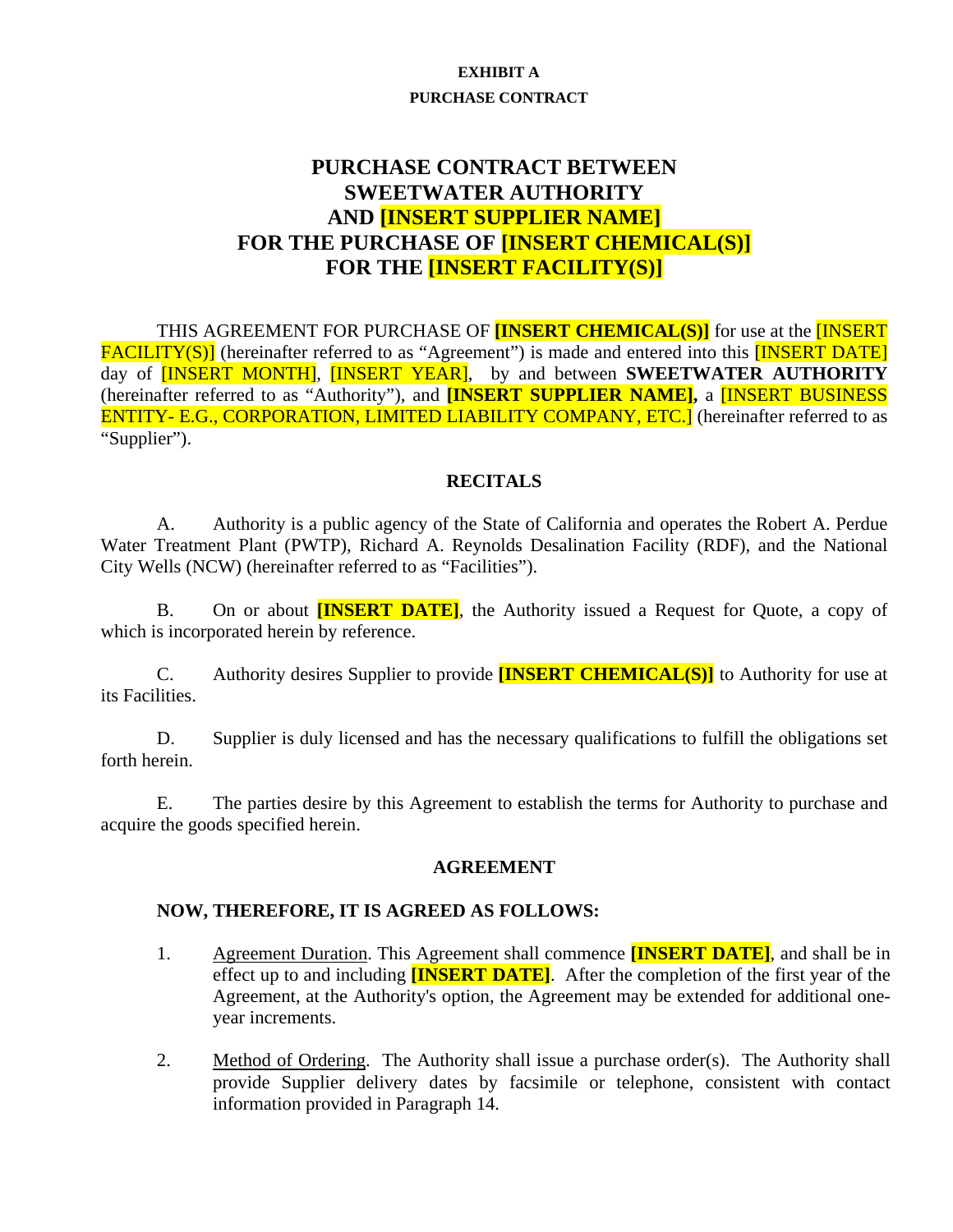- 2.1 Supply and Purchase of Goods. **[INSERT CHEMICAL(S)]** supplied and purchased under this Agreement ("Goods") shall be in compliance with the most current ANSI/AWWA standard for each chemical listed.
- 2.2 Request for Delivery. On an as needed basis, Authority shall submit to Supplier a confirmed request for delivery of specific Goods, consistent with contact information provided in Paragraph 15.
- 3. Price. Price for Goods supplied under this Agreement shall be in accordance with Supplier's bid, attached hereto and incorporated by reference herein as Exhibit "A." All sales are F.O.B. The unit price (\$/weight of chemical) shall be fixed for the first year of this Agreement. Except where otherwise noted on Exhibit "A," the unit price shall be based on the price per weight of actual active chemical. The unit price shall be all inclusive of Supplier's profit, overhead and costs of producing and delivering the chemical. Separate charges for permit fees, regulatory compliance, taxes, fuel, cleanup will not be accepted. These and all other costs shall be included in the unit price.
	- 3.1 There shall be no price increase during the initial term of this Agreement. If the Agreement is renewed by the Authority, prices may be adjusted in accordance with the terms of this Agreement annually; however, there shall be no annual increases of greater than 5%.
	- 3.2 Supplier shall submit invoices separately for each delivery. Invoices shall be fully itemized and provide sufficient information for approving payment and audit. When appropriate, conversion information (pounds to gallons) should be provided on the invoice for verification of cost.
	- 3.3 Invoices are to be forwarded to Sweetwater Authority, 505 Garrett Avenue, Chula Vista, CA 91910, Attention: Accounts Payable. Electronic invoices and statements shall be emailed to: payables@sweetwater.org. Invoices will be paid within thirty (30) days from date of acceptance of service, or receipt of invoices, whichever occurs later.
- 4. Packaging. Packaging must be of sufficient quality and strength to adequately protect the Goods against jostling, rough handling, accidents, and all other dangers inherent in the movement, handling, transportation, and storage of the Goods.
	- 4.1 Citric Acid (Granular) shall be prepackaged in individual packages not to exceed 50 pounds. Packages shall be delivered on shrink wrap pallets in good condition. Total weight limit per pallet is 2,000 pounds. The delivery truck must have a lift and pallet jack, as a forklift is not available at all locations.
	- 4.2 Copper Sulfate (Granular) shall be prepackaged in individual packages not to exceed 50 pounds. Packages shall be delivered on shrink wrap pallets in good condition. Total weight limit per pallet is 2,000 pounds. The delivery truck must have a lift and pallet jack.
	- 4.3 Activated Carbon Powder shall be pre-packaged in individual packages not to exceed 50 pounds. Packages shall be delivered on shrink wrap pallets in good condition. Total weight limit per pallet is 2,000 pounds. The delivery truck must have a lift and pallet jack.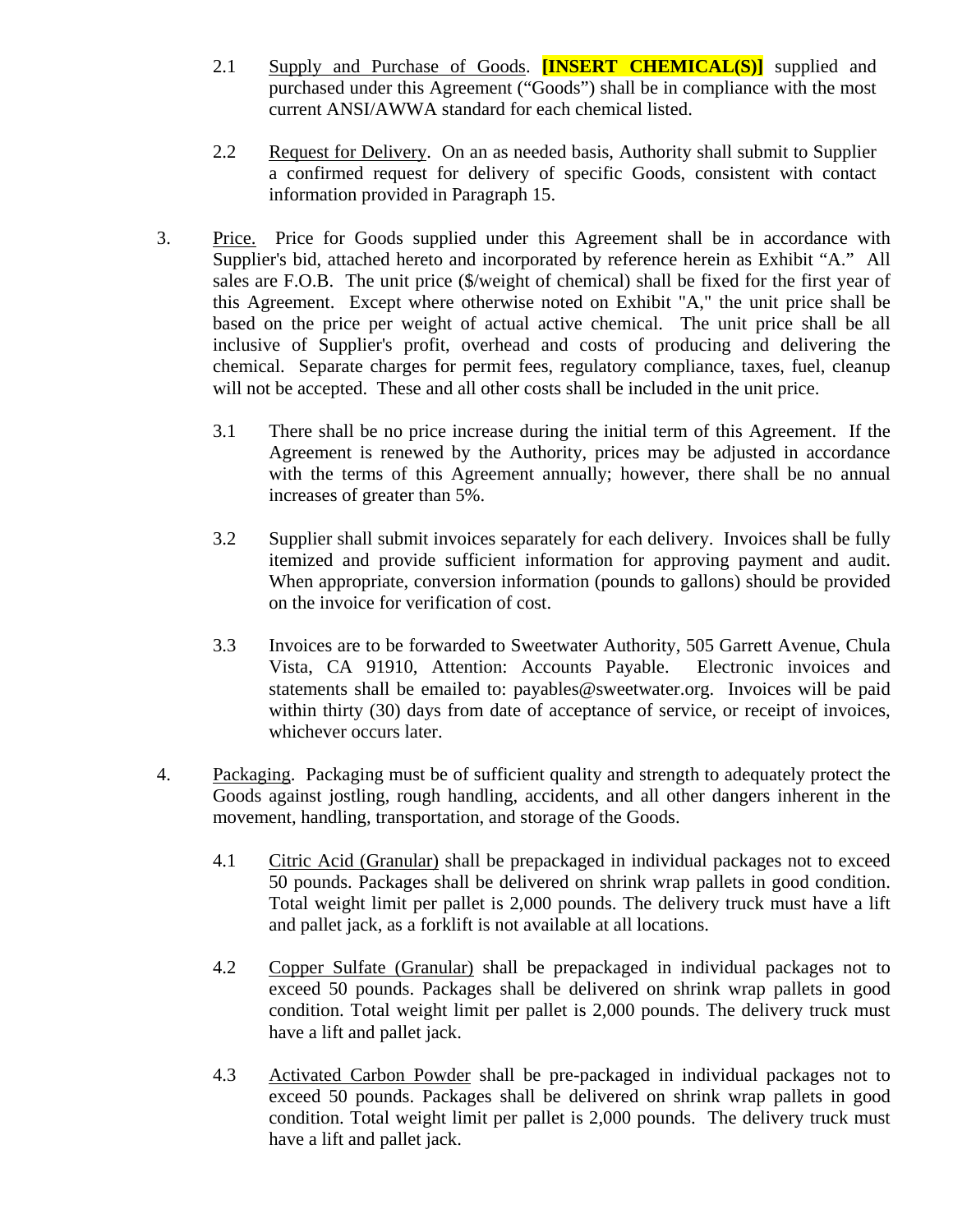- 4.4 Aluminum Sulfate 45-55% (SG ~1.33) shall be packaged in 250-gallon totes. Due to the location of delivery a forklift is not available to off load. Delivery trucks must be equipped with a lift and pallet jack that can handle the weight of the tote.
- 4.5 Sodium Fluoride (90-98%) shall be prepackaged in individual packages not to exceed 50 pounds. Packages shall be delivered on shrink wrap pallets in good condition. Total weight limit per pallet is 2,000 pounds. The delivery truck must have a lift and pallet jack, as a forklift is not available at this location.
- 5. Delivery. Delivery shall be made within three (3) to five (5) business days following a confirmed request for each delivery. Deliveries shall be independent of each other.
	- 5.1 Business Hours. Deliveries are to arrive upon scheduled delivery dates. Authority facilities are unable to accommodate overnight occupancy for truck, trailer, and driver. Hours of delivery for the RDF and NCW are Monday through Friday, 8:00 A.M. to 1:00 P.M. Deliveries to these facilities must be preceded by a phone call to the Perdue Water Treatment Plant Operator at (619) 409-6800, one hour prior to arrival.
	- 5.2 Chemical Delivery. All chemical fill connections are two-inch male camlock fittings. Supplier's delivery personnel shall have the applicable adapter/connectors and hoses to complete the chemical delivery. Aqua ammonia deliveries require 2 hour notice to the Authority prior to arrival.
	- 5.3 Minimum Standards. Goods delivered shall meet or exceed all of the current ANSI/AWWA minimum standards.
	- 5.4 NSF Certification.The Authority requires all supplied Goods to carry NSF60 Certification, and requires that "NSF" or "UL" be stamped directly on the delivery paperwork.
	- 5.5 Certificate of Analysis. A Certificate of Analysis (COA) is required with each load before the Goods can be unloaded. At a minimum the COA should contain the following information; chemical name, % strength, specific gravity, chemical weight, and indicate that the chemical is NSF 60 or UL approved.
	- 5.6 Samples. Delivery vehicles shall be equipped to allow the driver to safely provide samples of the Goods, before offloading. If samples cannot be pulled safely during delivery, upon approval, samples may be mailed in Department of Transportation (DOT) tamperproof packaging at the time the order is placed. The Authority does not have a sample port for collecting samples.
	- 5.7 Weight Master's Certificate. A certified weight master's certificate shall be included at the time of delivery prior to offloading. The certificates shall show the weight of the material being offloaded. Split chemical deliveries will not be allowed unless requested and/or approved by the Authority.
	- 5.8 SDS. Under this Agreement, a manufacturer's SDS sheet shall be included with the first delivery of the Goods or after any change in composition of the product, a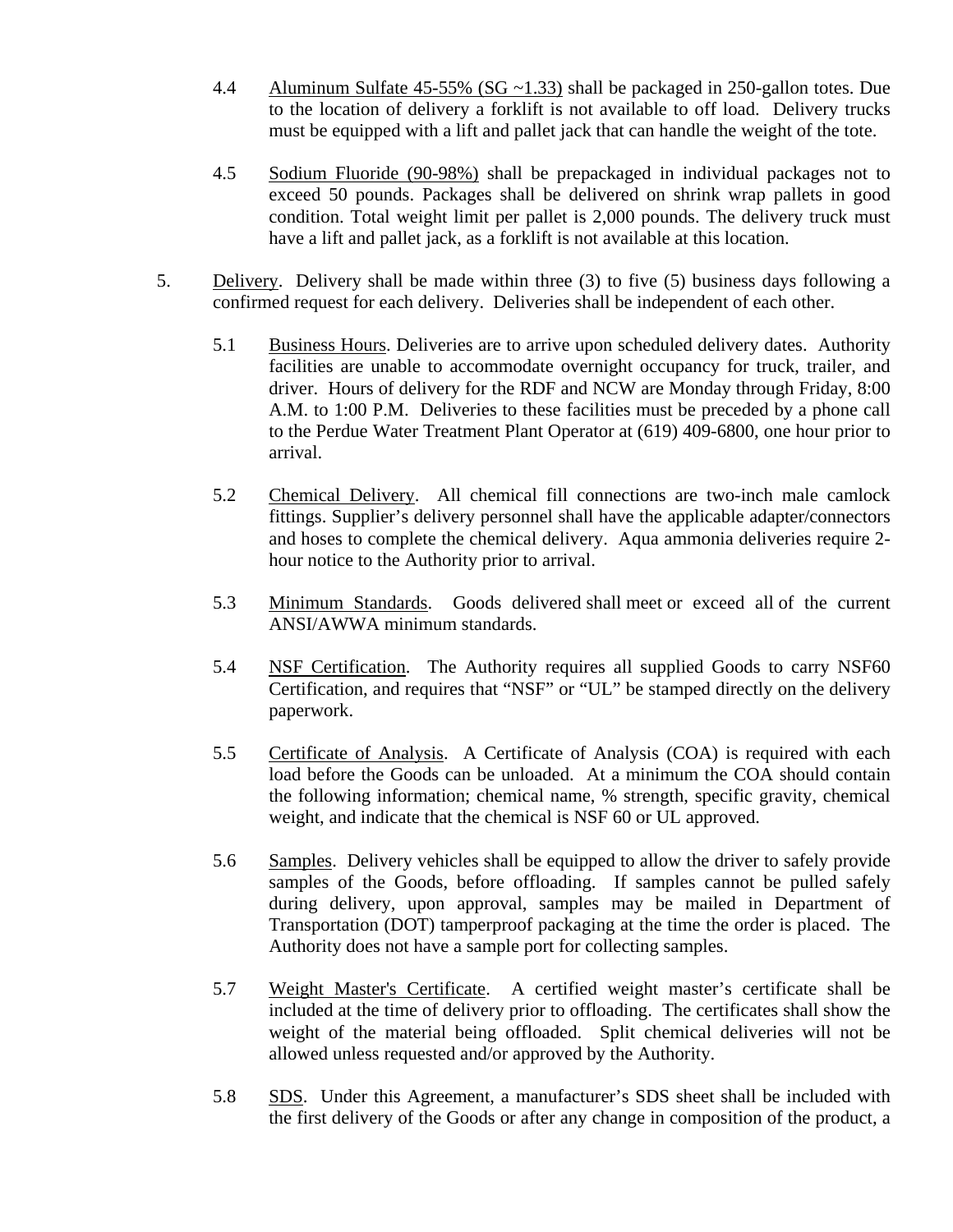change in manufacturing process, a change in supplier, or a change in labeling/packaging of the product.

#### 5.9 Location. **[REVISE AS NEEDED]** Deliveries shall be made to:

| <b>PWTP</b>                  | <b>RDF</b>                   | <b>NCW</b>                  |
|------------------------------|------------------------------|-----------------------------|
| <b>Sweetwater Authority</b>  | <b>Sweetwater Authority</b>  | <b>Sweetwater Authority</b> |
| Perdue Water Treatment Plant | <b>Reynolds Desalination</b> | <b>National City Wells</b>  |
| 100 Lakeview Avenue          | 3066 North $2nd$ Avenue      | Palm Ave & Hwy. 805         |
| Spring Valley, CA 91977      | Chula Vista, CA 91910        | National City, CA 91950     |

6. Inspection. Delivery does not constitute acceptance. The Authority reserves the right to inspect any Goods for conformance with the specifications contained herein. Goods discovered to be in noncompliance shall be returned and immediately replaced with conforming Goods at supplier's sole expense. The Authority shall be reimbursed or shall deduct from any payments due for any additional cost incurred as a result of Supplier's lack of conformance.

A representative of the Authority may examine Supplier's inventory and production facilities at any time during the life of this Agreement.

- 7. Goods Specification and Quantity Estimate. The Authority estimates the quantity of Goods to be required for the Authority's operation of the Facilities as indicated on Exhibit "A," attached hereto and incorporated by reference herein. Weights are based on actual active chemical weight. Quantities of Goods listed may be increased or decreased to meet the requirements of the Authority during the duration of this Agreement. The Authority does not guarantee a minimum quantity, and the Authority reserves the right to purchase more or less product units on an as-needed basis.
- 8. Personal Protective Equipment (PPE). Supplier shall wear appropriate PPE when taking samples and offloading product.
- 9. Emergency Spill Plan. Supplier shall furnish its Emergency Spill Plan for dealing with accidents or spills while on the Authority's property during offloading activities. The Emergency Spill Plan shall include, at a minimum, the annual training the delivery driver receives to deal with material spills, emergency equipment the delivery truck has on board, the type and frequency of equipment inspections, emergency contact telephone numbers and names of personnel the Authority can contact in case of emergency/ problems. In the event of accidents or spills on Authority property, Supplier shall follow the procedures of its Emergency Spill Plan, attached hereto and incorporated by reference herein as Exhibit "B."
- 10. Spillage. All discharge connections and hose end connections on the delivery truck shall be plugged, capped, blind-flanged, or contained to prevent any spillage of chemical. Supplier and the cargo trailer operator shall be responsible for clean-up of all spillage, contaminated matter, and the removal of all contaminated clean-up matter. Supplier will be notified immediately of any spillage which is not cleaned up by the cargo trailer operator. Any spillage not cleaned up within four (4) hours of notification will be cleaned up by the Authority at a minimum charge of \$150 per hour. This fee, along with any environmental disposal fees, shall be billed to the Supplier.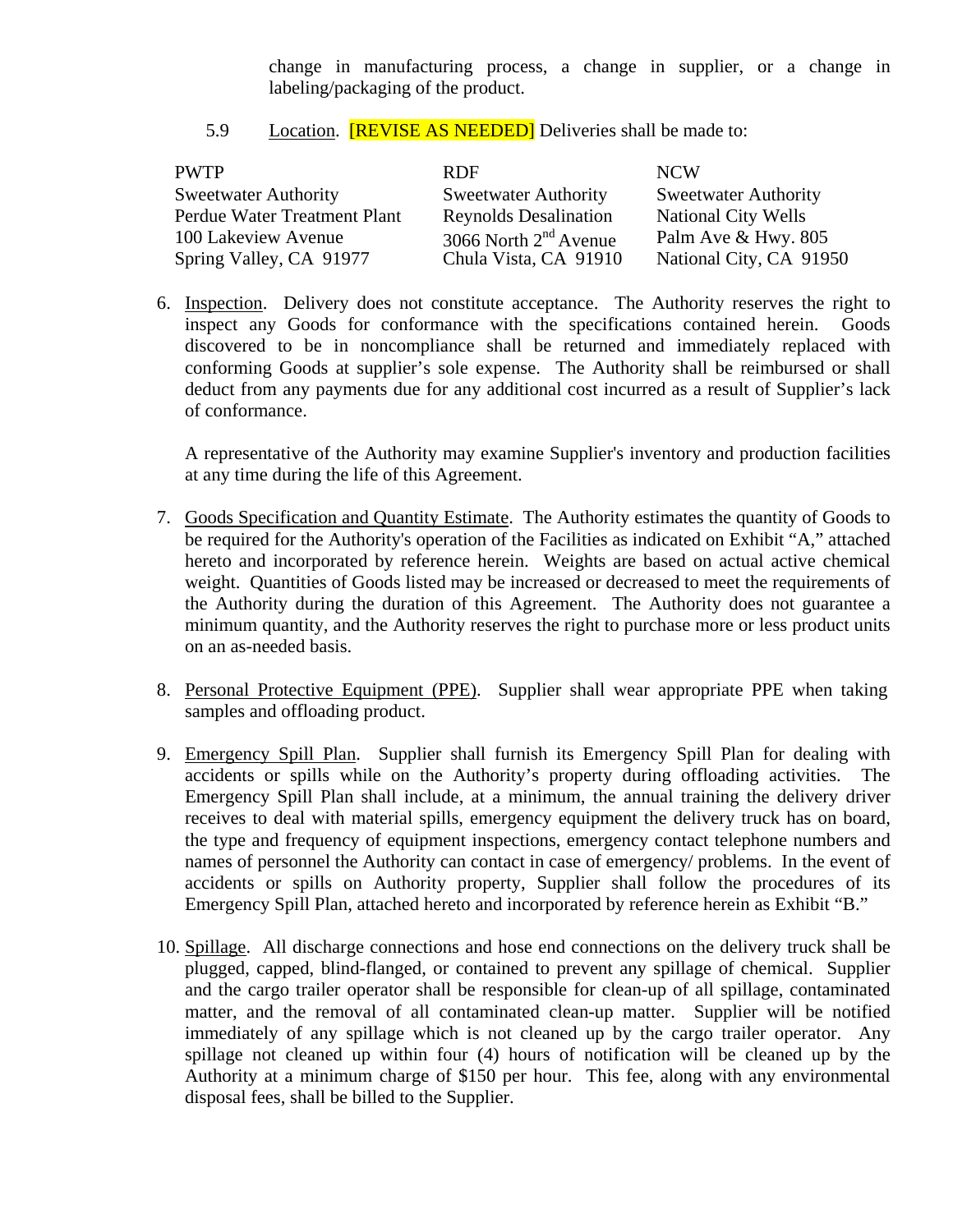11. Security. Due to heightened security measures, Supplier shall be required to fax (619) 479- 6271 or email to the email addresses listed below a photocopy of the driver's photo identification and trailer ID with a description of the shipment no later than 24 hours before delivery. Chemical deliveries will be rejected if this information is not timely received.

| Contact         | E-mail                  | <b>Phone Number</b> |
|-----------------|-------------------------|---------------------|
| Giovanni Outlaw | goutlaw@sweetwater.org  | 619-980-6829        |
| Mark Hatcher    | mhatcher@sweetwater.org | 619-797-0630        |
| Justin Brazil   | jbrazil@sweetwater.org  | 619-729-7346        |

- 12. Safety. All Goods and services furnished, or equipment and PPE used, under this Agreement shall meet or exceed the standards established by the California Occupational Safety and Health Administration and any other applicable federal, state, and local laws, regulations, and ordinances. Supplier compliance shall include, but not be limited to, all relevant U.S. Department of Transportation or Department of Homeland Security regulations pertaining to transportation of hazardous waste, substances and/or materials, as those regulations may be amended from time to time and/or incorporated into state or local laws, regulations and ordinances. Supplier's truck drivers shall wear the appropriate protective face and body apparel, as required by the California Occupational Safety and Health Act, when unloading chemicals. If requested, Supplier shall supply to the Authority information regarding the Supplier's safety ratings, safety audits and implementation of security plans or measures for complying with said regulations.
- 13. Insurance. Supplier shall not commence work for the Authority until it has provided evidence satisfactory to the Authority it has secured all insurance required under this section. In addition, Supplier shall not allow any subcontractor to commence work on any subcontract until it has secured all insurance required under this section.
	- 13.1 Commercial General Liability.
		- (a) Supplier shall take out and maintain, for the duration of this Agreement, in amounts not less than specified herein, Commercial General Liability Insurance, in a form and with insurance companies acceptable to the Authority.
		- (b) Coverage for Commercial General Liability insurance shall be at least as broad as the following:
			- (1) Insurance Services Office Commercial General Liability coverage (Occurrence Form CG 0001)
		- (c) Commercial General Liability Insurance must include coverage for the following:
			- (1) Bodily Injury and Property Damage
			- (2) Personal Injury/Advertising Injury
			- (3) Premises/Operations Liability
			- (4) Products/Completed Operations Liability
			- (5) Aggregate Limits that Apply per Project
			- (6) Explosion, Collapse and Underground (UCX) exclusion deleted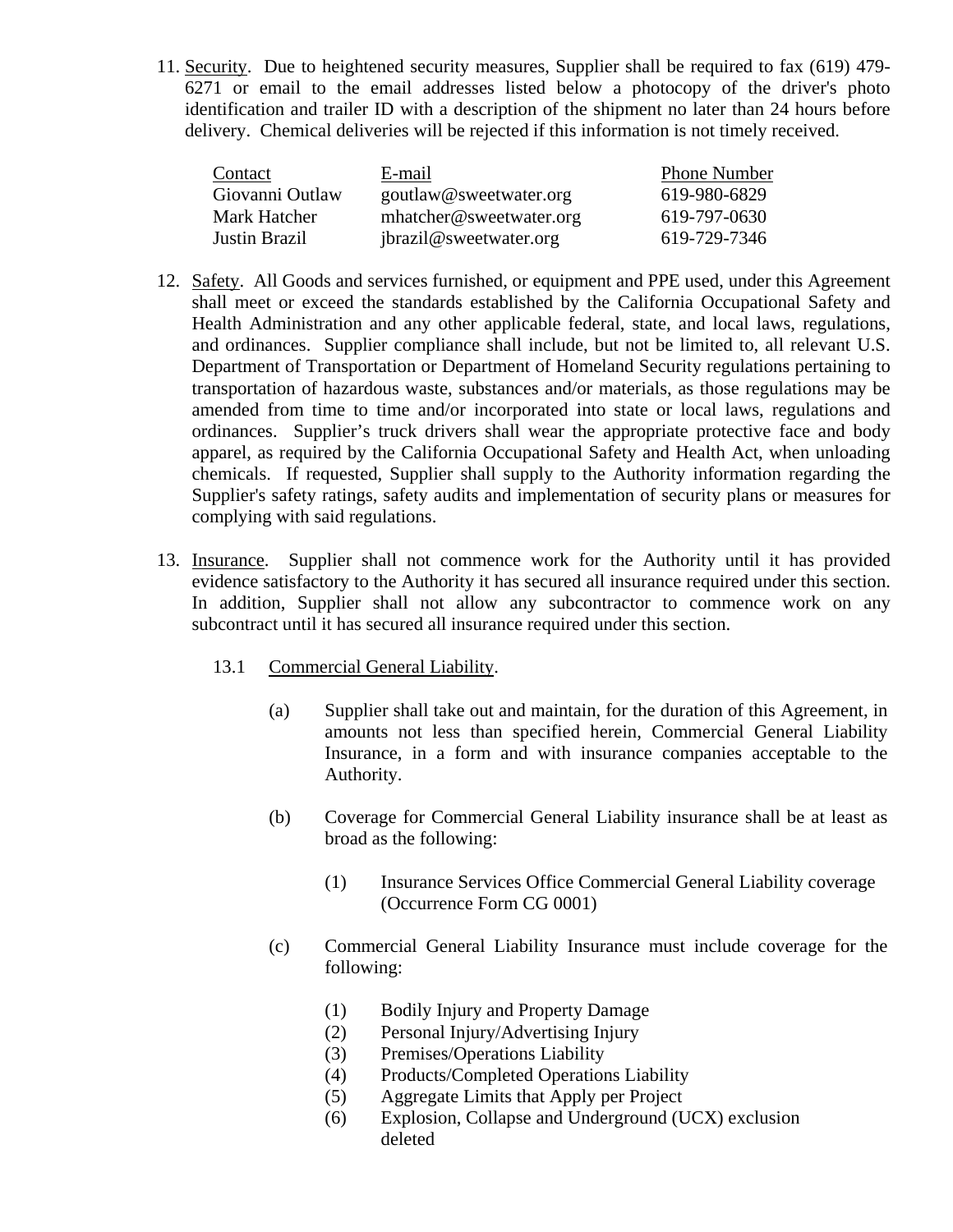- (7) Contractual Liability with respect to this Agreement
- (8) Broad Form Property Damage
- (9) Independent Consultants Coverage
- (d) All such policies shall name Sweetwater Authority, its Board and each member of the Board, its officers, employees, agents and the Authority designated volunteers as Additional Insureds under the policies using ISO endorsement forms CG 20 10 10 01 and 20 37 10 01, or endorsements providing the exact same coverage.
- (e) The general liability program may utilize either deductibles or provide coverage excess of a self-insured retention, subject to written approval by the Authority, and provided that such deductibles shall not apply to the Authority as an additional insured.

#### 13.2 Automobile Liability

- (a) At all times under this Agreement Supplier shall maintain Automobile Liability Insurance for bodily injury and property damage including coverage for owned, non-owned and hired vehicles, in a form and with insurance companies acceptable to the Authority.
- (b) Coverage for automobile liability insurance shall be at least as broad as Insurance Services Office Form Number CA 00 01 (ed. 6/92) covering automobile liability, Code 1 (any auto).
- (c) The automobile liability program may utilize deductibles, but not a selfinsured retention, subject to written approval by the Authority, and provided that deductibles shall not apply to the Authority as an additional insured.
- (d) All such policies shall name the Authority, the board and each member of the board, its officers, employees, agents and the Authority designated volunteers as Additional Insureds under the policies.

#### 13.3 Workers' Compensation/Employer's Liability.

- (a) Contractor certifies that he/she is aware of the provisions of Section 3700 of the California Labor Code which requires every employer to be insured against liability for workers' compensation or to undertake self-insurance in accordance with the provisions of that code, and he/she will comply with such provisions before commencing work under this Agreement
- (b) At all times under this Agreement and for 24 months following the termination of this Agreement, Supplier shall maintain workers' compensation in compliance with applicable statutory requirements and Employer's Liability Coverage in amounts indicated herein.
- (c) Such insurance shall include an insurer's Waiver of Subrogation in favor of the Authority and will be in a form and with insurance companies acceptable to the Authority.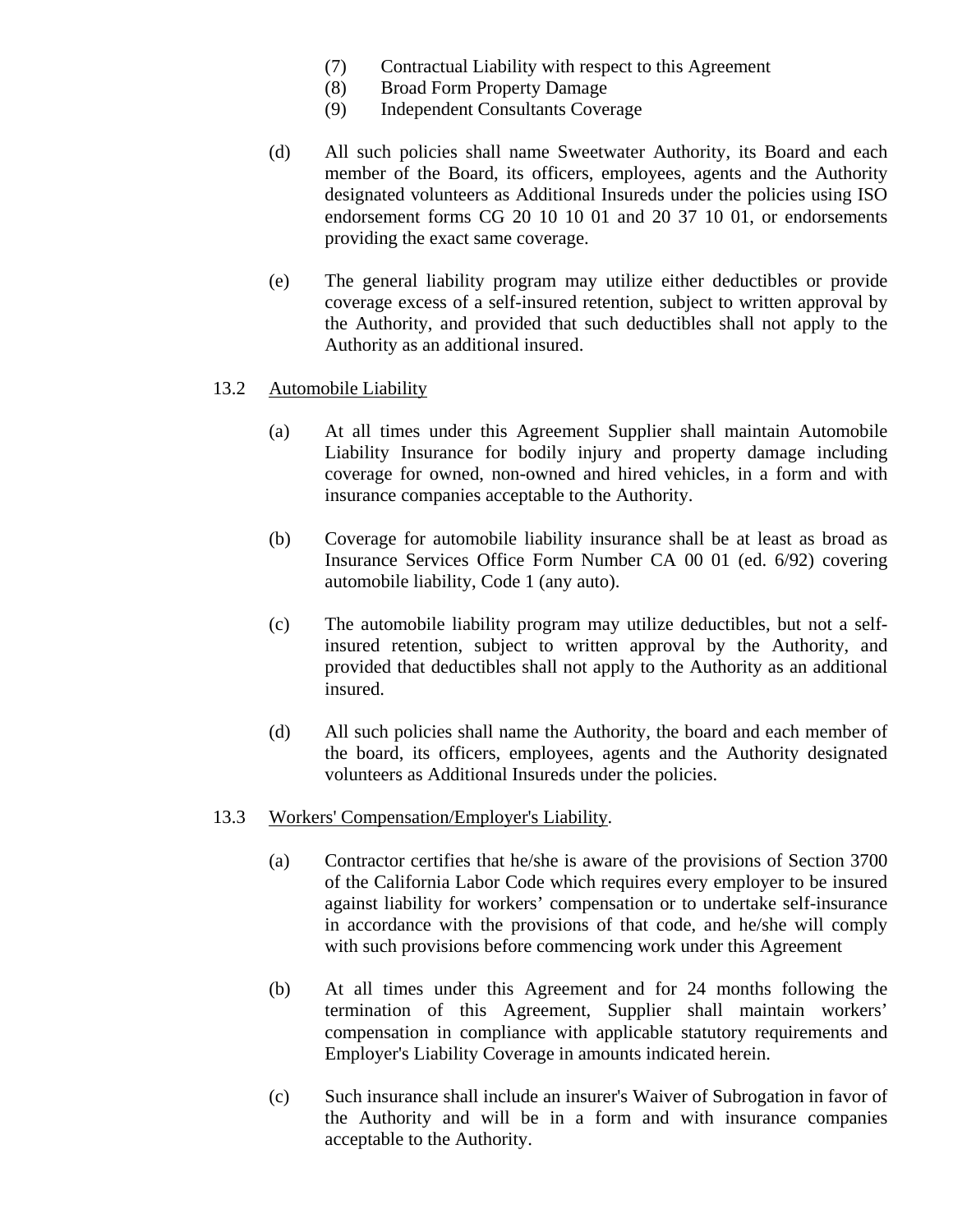#### 13.4 Pollution Liability.

- (a) At all times under this Agreement and for 24 months following the termination of this Agreement, Supplier shall maintain Pollution Liability insurance as respects services or operations under this Agreement.
- 13.5 Minimum Policy Limits Required.
	- (a) The following insurance limits are required for this Agreement:

#### Combined Single Limit

| <b>Commercial General Liability</b> | $$1,000,000$ per occurrence/\$2,000,000 aggregate for bodily<br>injury, personal injury and property damage |
|-------------------------------------|-------------------------------------------------------------------------------------------------------------|
| <b>Automobile Liability</b>         | \$1,000,000 per occurrence for bodily injury and property<br>damage                                         |
| <b>Employer's Liability</b>         | \$1,000,000 per occurrence for bodily injury and disease                                                    |
| Workers' Compensation               | <b>Statutory limits</b>                                                                                     |

Pollution Liability  $$1,000,000$  per occurrence/\$2,000,000 aggregate

- (b) Defense costs shall be payable in addition to the limits.
- (c) Requirement of specific coverage or minimum limits contained in this Agreement are not intended as a limitation on coverage, limits or any other requirement, or a waiver of any coverage normally provided by any insurance. Any available coverage shall be provided to the parties required to be named as Additional Insured pursuant to this Agreement.
- 13.6 Evidence Required.
	- (a) Prior to execution of the Agreement, Supplier shall file with the Authority evidence of insurance from an insurer or insurers certifying to the coverage of all insurance required herein. Such evidence shall include original copies of the ISO CG 00 01 (or insurer's equivalent) signed by the insurer's representative and Certificate of Insurance (Acord Form 25-S or equivalent), together with all endorsements to the policies described therein. All evidence of insurance shall be signed by a properly authorized officer, agent or qualified representative of the insurer and shall certify the names of the insured, any additional primary insureds, where appropriate, the type and amount of the insurance, the location and operations to which the insurance applies, and the expiration date of such insurance.
- 13.7 Policy Provisions Required.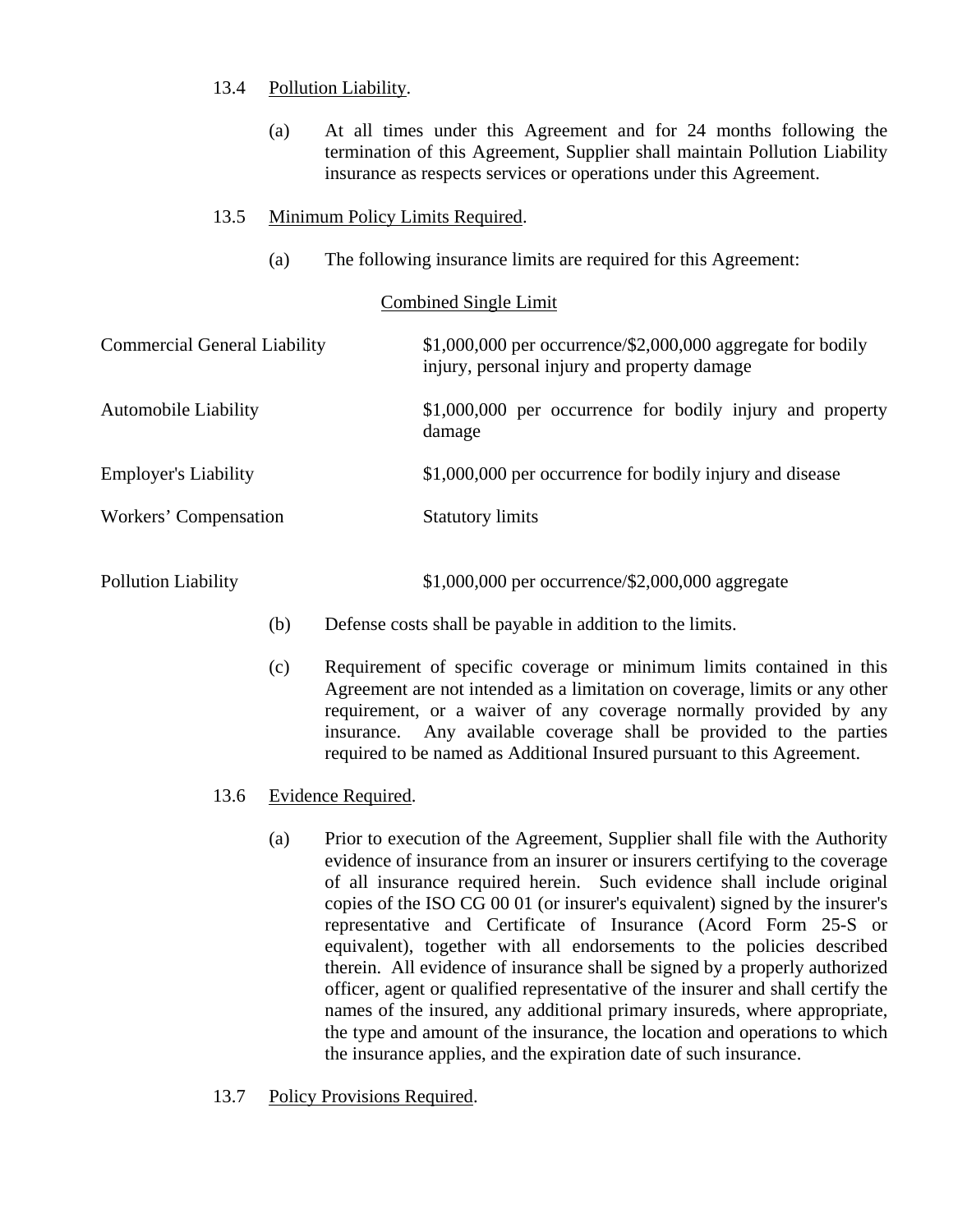- (a) All policies shall contain a provision for thirty (30) days prior written notice by the insurer(s) to the Authority of cancellation of any policy required by this Agreement, except that the Supplier shall provide at least ten (10) days prior written notice of cancellation of any such policy due to non-payment of premium. Statements that the carrier "will endeavor" and "that failure to mail such notice shall impose no obligation and liability upon the company, its agents or representatives," will not be acceptable on certificates. In the event any insurer providing coverage required under this Agreement shall fail to provide the notice required in this section, Supplier shall be responsible to provide such notice to the Authority. If any of the required coverage is cancelled or expires during the term of this Agreement, the Supplier shall deliver renewal certificate(s) including the General Liability Additional Insured Endorsement to the Authority at least ten (10) days prior to the effective date of cancellation or expiration.
- (b) All policies of Commercial General Liability and Automobile Liability Insurance shall contain a provision stating that Supplier's policies are primary insurance and that any insurance, self-insurance or other coverage maintained by the Authority or any named insureds shall not be called upon to contribute to any loss.
- (c) All policies of Commercial General Liability and Automobile Liability insurance shall contain or shall be endorsed to contain a waiver of subrogation in favor of Sweetwater Authority, the Board and each member of the Board, its officers, directors, employees, agents and designated volunteers; or shall specifically allow Supplier or others providing insurance evidence in compliance with these specifications to waive their right of recovery prior to a loss. Supplier hereby waives its own right of recovery against the Authority, its Board and each member of the Board, its officers, directors, employees, agents and designated volunteers, and shall require similar written express waivers and insurance clauses from each of its subcontractors.
- (d) The limits set forth herein shall apply separately to each insured against whom claims are made or suits are brought, except with respect to the limits of liability. Further, the limits set forth herein shall not be construed to relieve the Contractor from liability in excess of such coverage, nor shall it limit the Supplier's indemnification obligations to the Authority and shall not preclude the Authority from taking such other actions available to the Authority under other provisions of the Agreement or law.

#### 13.8 Qualifying Insurers.

(a) All policies required shall be issued by acceptable insurance companies, as determined by the Authority, which satisfy the following minimum requirements:

Each such policy shall be from a company or companies with a current A.M. Best's rating of no less than A:VII and admitted to transact in the business of insurance in the State of California, or otherwise allowed to place insurance through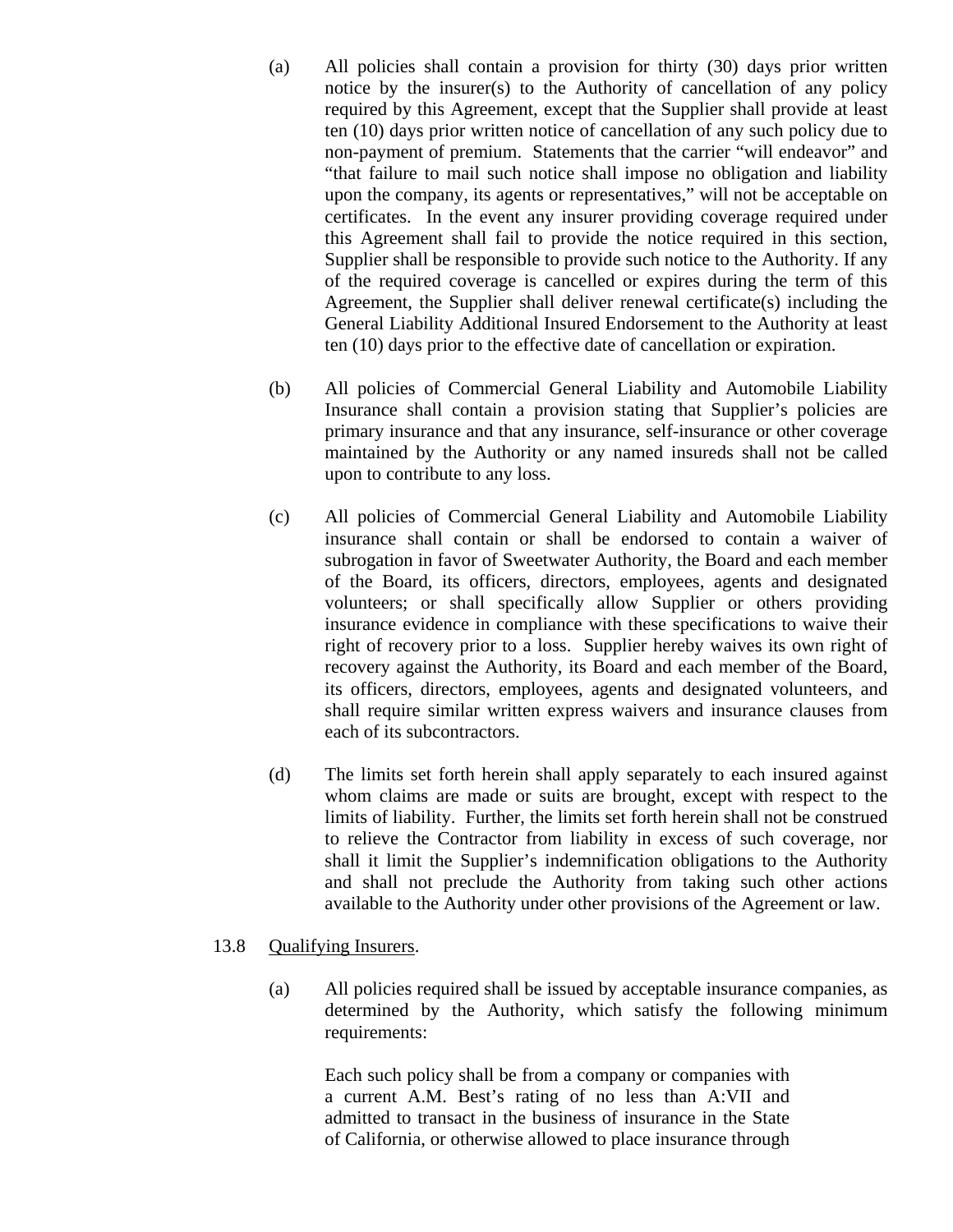surplus line brokers under applicable provisions of the California Insurance Code or any federal law.

- 13.9 Continuation of Coverage. If any of the required coverage expires during the term of this Agreement, Supplier shall deliver the renewal certificate(s) with the required modifications, including the general liability additional insured endorsement to the Authority prior to the expiration date.
- 13.10 Deductibles and Self-Insured Retentions. Any deductible or self-insured retention must be declared to and approved by the Authority. At the option of the Authority, the insurer shall either reduce or eliminate such deductibles or selfinsured retentions.
- 13.11 Additional Insurance Provisions.
	- (a) The foregoing requirements as to the types and limits of insurance coverage to be maintained by Supplier, and any approval of said insurance by the Authority, is not intended to and shall not in any manner limit or qualify the liabilities and obligations otherwise assumed by Supplier pursuant to this Agreement, including but not limited to, the provisions concerning indemnification.
	- (b) If at any time during the life of the Agreement Supplier fails to maintain in full force any insurance required by the Agreement documents, the Authority has the right but not the duty to acquire the insurance it deems necessary and deduct the cost thereof from the appropriate progress payments due the Supplier, or backcharge the Supplier for such costs in the event they exceed the amount of unpaid progress payments due the Supplier. In the alternative, Authority may in its sole discretion terminate this Agreement for cause.
	- (c) Supplier shall include any and all subconsultants as insureds under its policies or shall furnish separate certificates and endorsements for each subconsultant. All coverages for subconsultants shall be subject to all of the requirements stated herein.
	- (d) The Authority may require Supplier to provide complete copies of all insurance policies in effect for the duration of the Project.
	- (e) Neither the Authority, nor the board, nor any member of the board, nor any of the directors, officers, employees, agents or volunteers shall be personally responsible for any liability arising under or by virtue of the Agreement.
- 14. Subcontractors. In the event that Supplier employs other suppliers (subcontractors) as part of the work covered by this Agreement, it shall be Supplier's responsibility to require and confirm that each subcontractor meets the minimum insurance requirements specified above.
- 15. Hold Harmless and Indemnification. Supplier agrees to protect, save, defend and hold harmless the Authority and its Board and each member of the Board, officers, agents, employees, and volunteers from any and all claims, liabilities, expenses or damages of any nature, including attorneys' fees, for injury or death of any person, or damage to property, or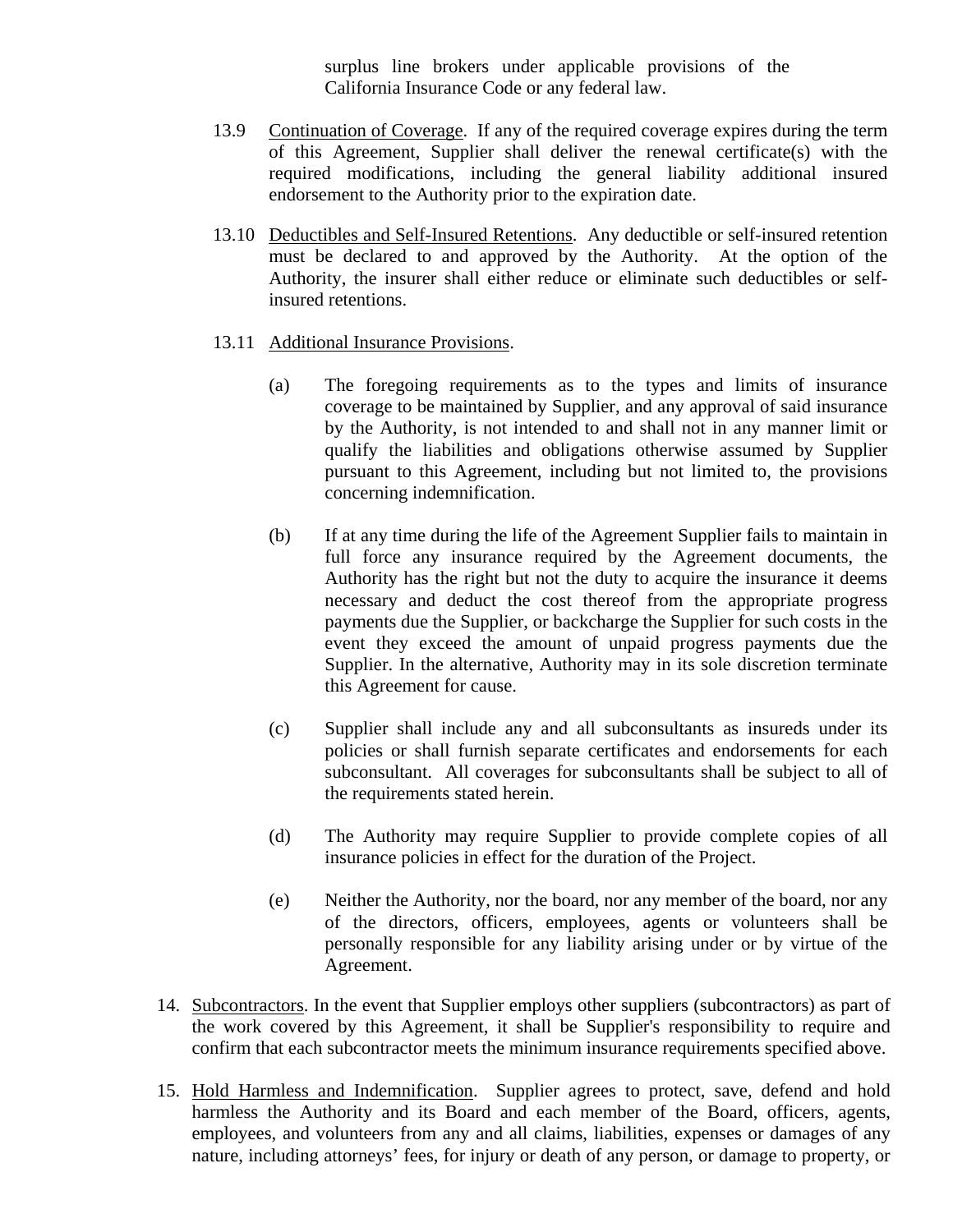interference with use of property, arising out of or in any way connected with the negligent acts, errors or omissions or willful misconduct by Supplier, Supplier's agents, officers, employees, subconsultants, or independent suppliers hired by Supplier under this Agreement. The only exception to Supplier's responsibility to protect, save, defend and hold harmless the Authority is due to the sole negligence, willful misconduct or active negligence of the Authority. This hold harmless Agreement shall apply to all liability regardless of whether any insurance policies are applicable. The policy limits do not act as a limitation upon the amount of indemnification to be provided by Supplier.

16. Notice. Any notice required under this Agreement shall be provided as follows:

Sweetwater Authority **Example 20 INSERT SUPPLIER NAME** [INSERT CONTACT INFO] [INSERT CONTACT INFO]

- 17. Termination. The Authority may terminate this Agreement, in whole or in part, with or without cause, upon thirty (30) days written notice to Supplier. Upon receipt of the termination notice, Supplier shall promptly stop work unless the notice directs to the contrary. In the event the Authority renders such written notice to Supplier, Supplier shall be entitled to compensation for all services properly rendered prior to the effective date of the notice and all further services set forth in the notice. The Authority shall be entitled to reimbursement for any compensation paid in excess of services rendered and shall be entitled to withhold compensation for defective work or other damages caused by the Supplier. Supplier acknowledges the Authority's right to terminate this Agreement as provided in this paragraph, and hereby waives any and all claims for damages that might arise from the Authority's termination of this Agreement. The Authority shall not be liable for any costs other than the charges or portions thereof which are specified herein. Supplier shall not be entitled to payment for unperformed services, and shall not be entitled to damages or compensation for termination of work.
- 18. Compliance with Law.
	- 18.1 Supplier shall comply with all applicable laws, ordinances, codes and regulations of the federal, state and local government.
	- 18.2 Supplier is responsible for all costs of clean up and/or removal of hazardous and toxic substances spilled as a result of his or her services or operations performed under this Agreement.
- 19. Integration. This Agreement represents the entire understanding of the Authority and Supplier as to those matters contained herein, and supersedes and cancels any prior oral or written understanding, promises or representations with respect to those matters covered hereunder. This Agreement may not be modified or altered except in writing signed by both parties hereto. This is an integrated Agreement.
- 20. Laws, Venue and Attorneys' Fees. This Agreement shall be interpreted in accordance with the laws of the State of California. If any action is brought to interpret or enforce any term of this Agreement, the action shall be brought in a state or federal court situated in the County of San Diego, State of California. In the event of any such litigation between the parties, the prevailing party shall be entitled to recover all reasonable costs incurred, including reasonable attorney's fees, as determined by the court.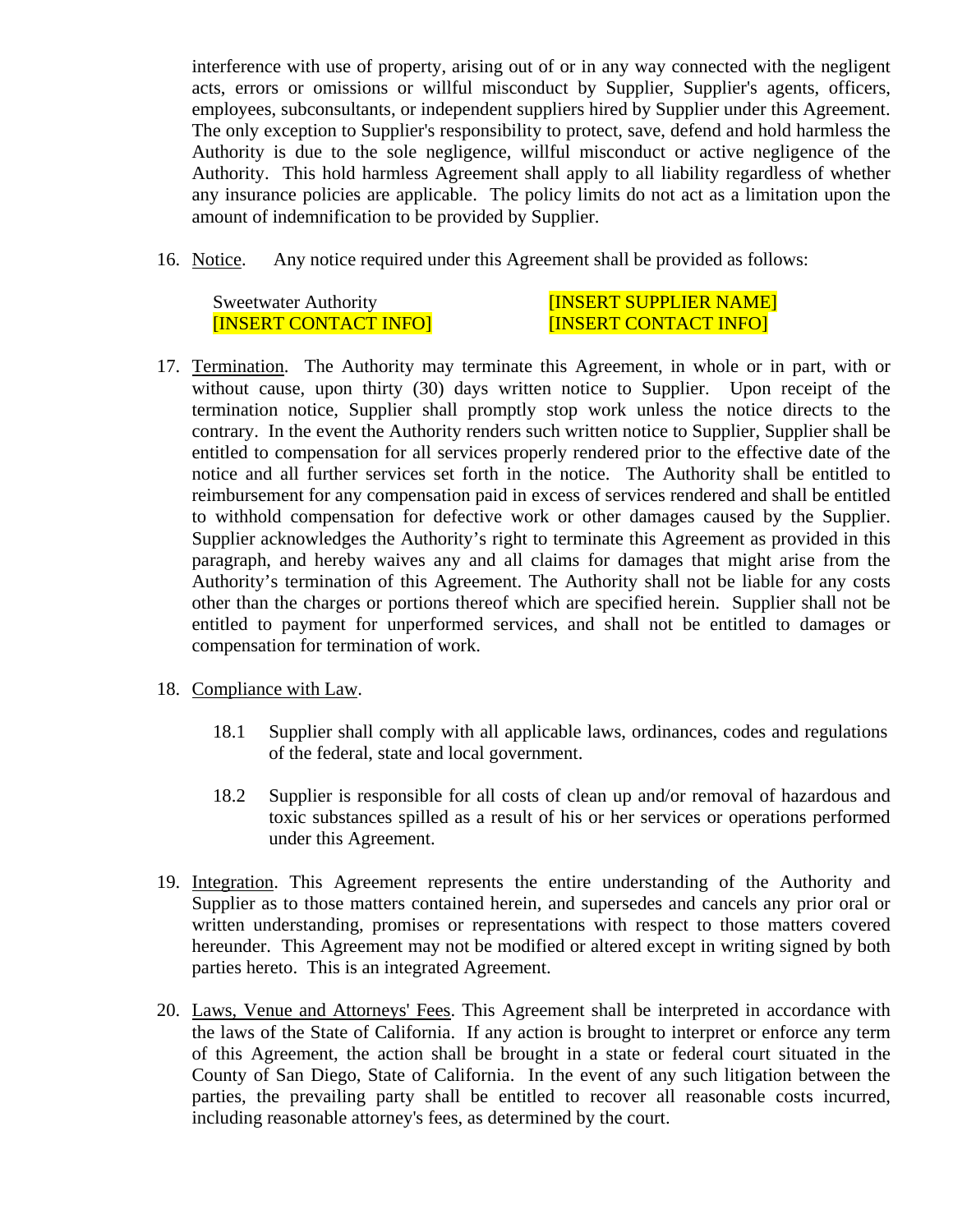- 21. Third Party Rights. Nothing in this Agreement shall be construed to give any rights or benefits to anyone other than the Authority and Supplier.
- 22. Severability. The unenforceability, invalidity or illegality of any provision(s) of this Agreement shall not render the other provisions unenforceable, invalid or illegal.

IN WITNESS WHEREOF, this Agreement is executed by the Authority and by Supplier on the day and year first written above.

#### **SWEETWATER AUTHORITY [INSERT SUPPLIER NAME]**

[INSERT NAME]<br>[INSERT TITLE] Title: Title: [INSERT TITLE]

By:  $\qquad \qquad \qquad \qquad$  By:

Address:

Email: Phone: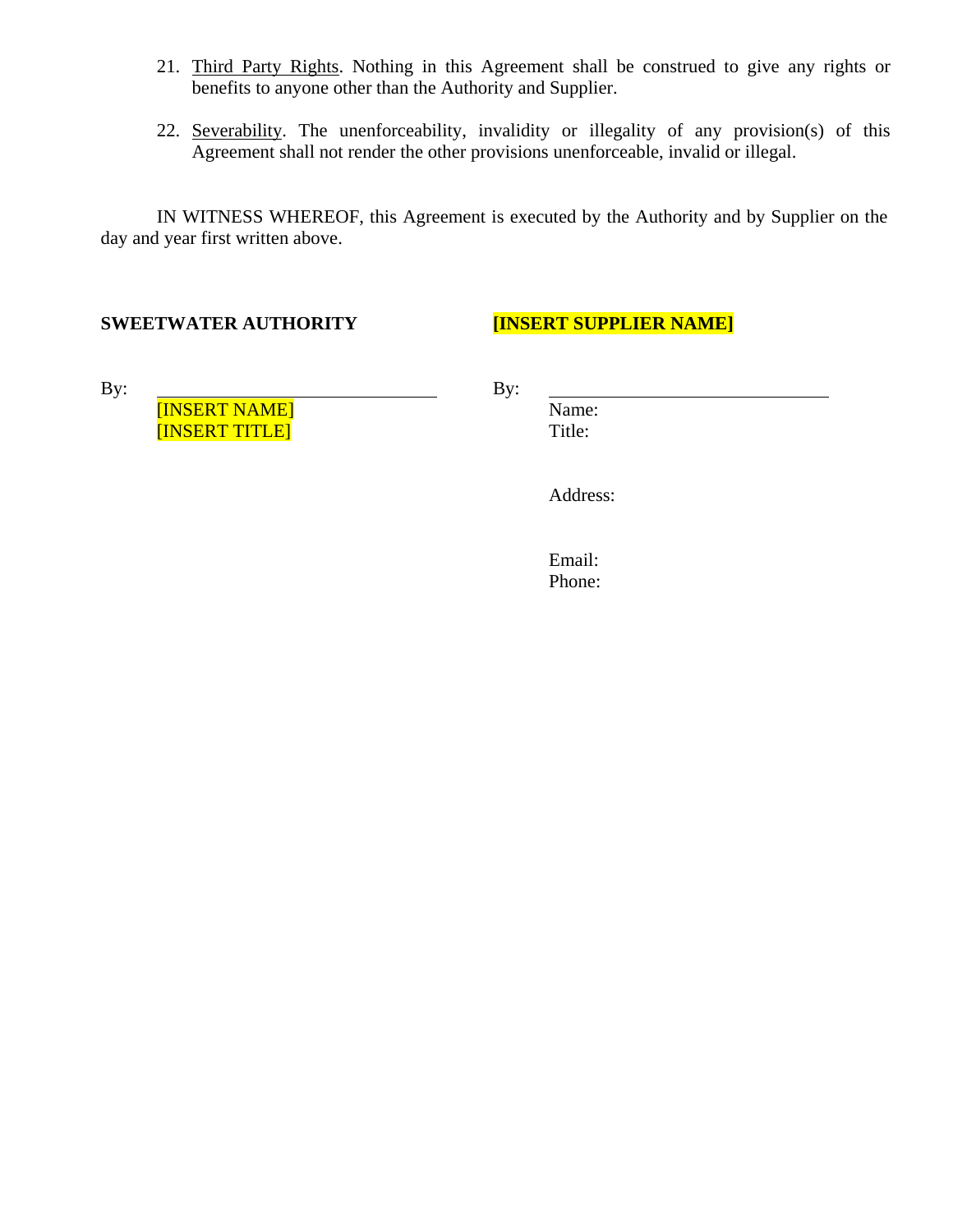**Exhibit "A" Product Specification and Quantity Estimate and Supplier's Quotation**

**"Include documentation that products are NSF-60 certified" "For example, Certificate of Analysis (COA)"**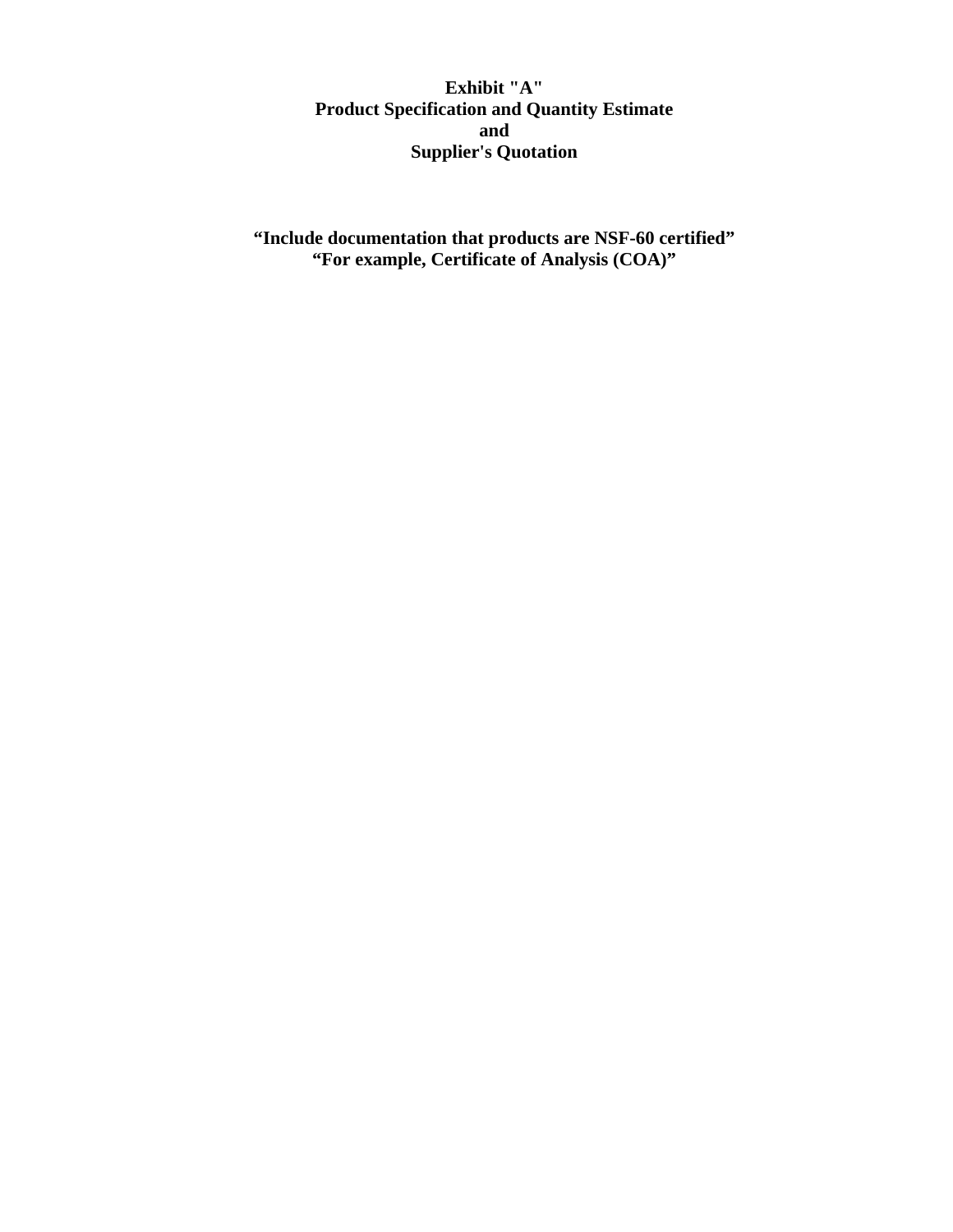**Exhibit "B" Emergency Spill Plan**